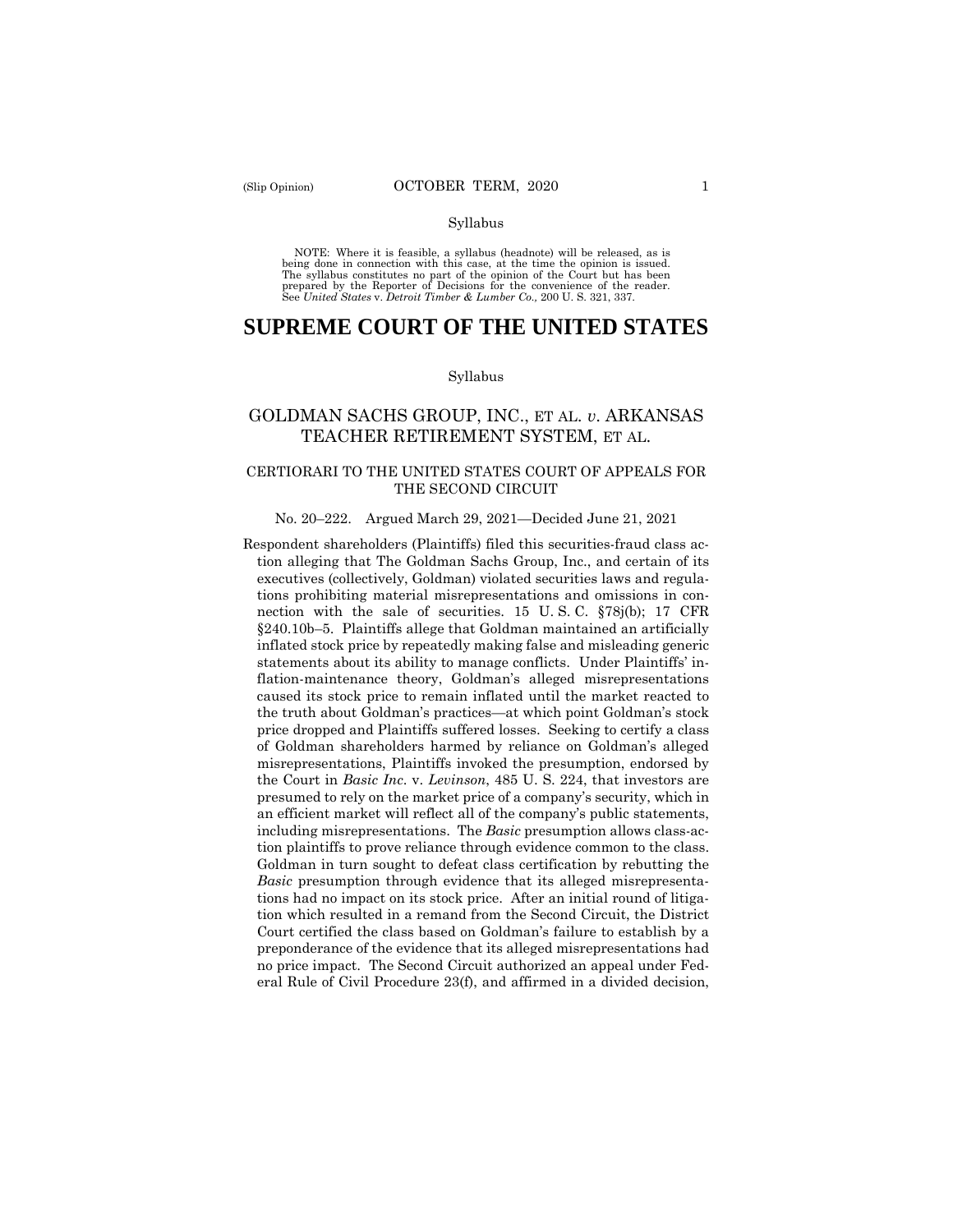## 2 GOLDMAN SACHS GROUP, INC. *v.* ARKANSAS TEACHER RETIREMENT SYSTEM Syllabus

finding that the District Court's price impact determination was not an abuse of discretion. Goldman now argues that the Second Circuit erred twice: first, by holding that the generic nature of Goldman's alleged misrepresentations is irrelevant to the price impact inquiry; and second, by assigning Goldman the burden of persuasion to prove a lack of price impact.

#### *Held*:

1. The generic nature of a misrepresentation often is important evidence of price impact that courts should consider at class certification, including in inflation-maintenance cases. That is true even though the same evidence may be relevant to materiality, an inquiry reserved for the merits phase of a securities-fraud class action. See *Amgen Inc.* v. *Connecticut Retirement Plans and Trust Funds*, 568 U. S. 455. A court has an obligation before certifying a class to determine that Rule 23 is satisfied, *Comcast Corp*. v. *Behrend*, 569 U. S. 27, 35, and a court cannot make that finding in a securities-fraud class action without considering all evidence relevant to price impact. See *Halliburton Co.* v. *Erica P. John Fund, Inc.*, 573 U. S. 258, 284 (*Halliburton II*). The parties now accept this legal framework but dispute whether the Second Circuit properly considered the generic nature of Goldman's alleged misrepresentations. Because the Court concludes that the Second Circuit's opinions leave sufficient doubt on this question, the Court remands for the Second Circuit to consider all record evidence relevant to price impact, regardless whether that evidence overlaps with materiality or any other merits issue. Pp. 6–9.

2. Defendants bear the burden of persuasion to prove a lack of price impact by a preponderance of the evidence at class certification. The Court has held that nothing in Federal Rule of Evidence 301 constrains the Court's authority to change customary burdens of persuasion under a federal statute, see *NLRB* v. *Transportation Management Corp.*, 462 U. S. 393, 404, n. 7, and the Court has exercised this authority to reassign the burden of persuasion to the defendant in other contexts. Goldman does not challenge the Court's relevant precedents, but questions whether the Court exercised this authority in establishing the *Basic* framework pursuant to the securities laws. The Court concludes that *Basic* and *Halliburton II* did allocate to defendants the burden of persuasion to prove a lack of price impact. As relevant here, *Basic*  explains that defendants may rebut the presumption of reliance if they "*show* that the misrepresentation *in fact* did not lead to a distortion of price" by making "[a]ny *showing* that *severs the link* between the alleged misrepresentation and . . . the price received (or paid) by the plaintiff." 485 U. S., at 248 (emphasis added). Similarly, *Halliburton II* held that defendants may rebut the *Basic* presumption at class cer-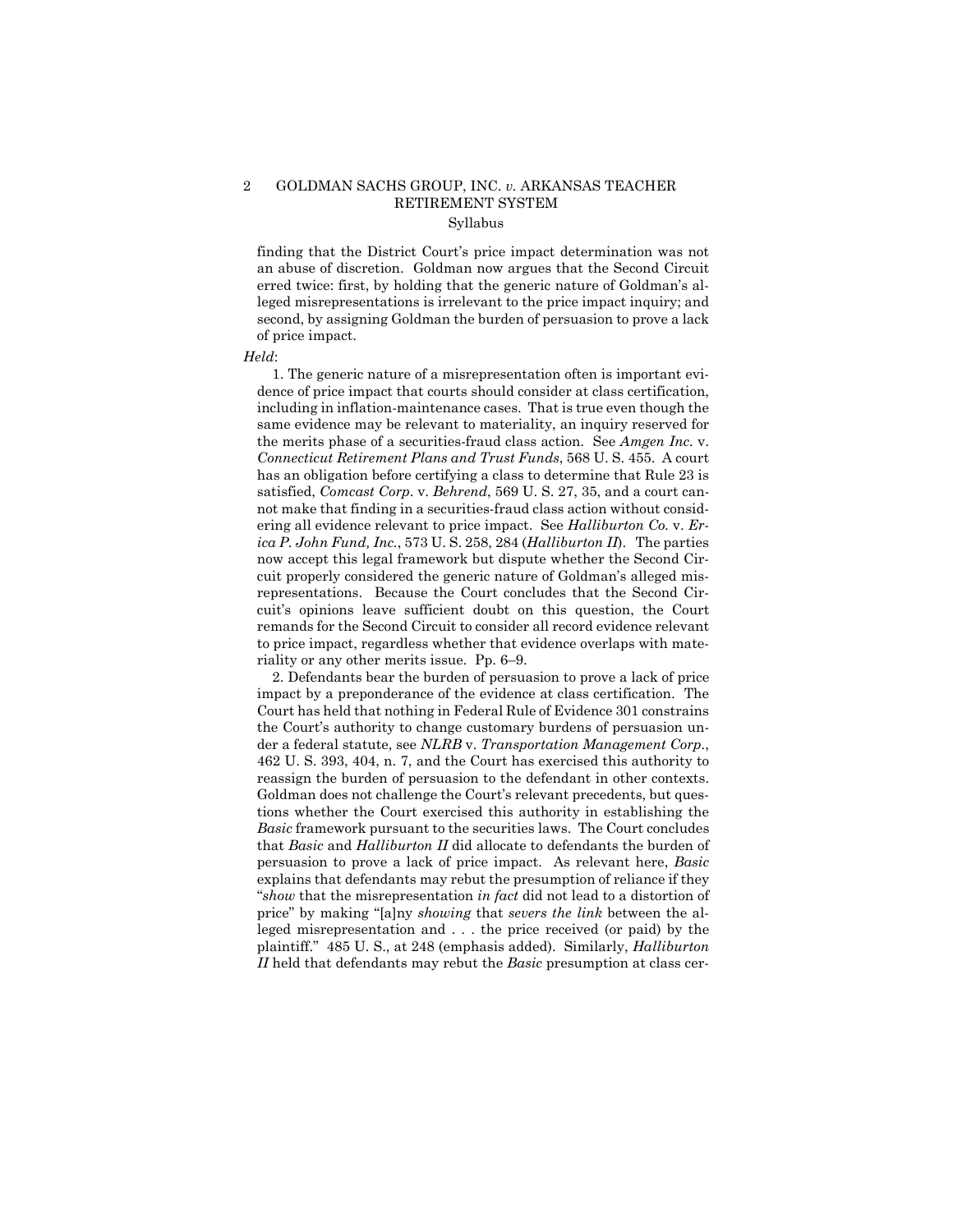#### Syllabus

tification "by *showing* . . . that the particular misrepresentation at issue did not affect the stock's market price." 573 U. S., at 279 (emphasis added). These references to a defendant's "showing" require a defendant to do more than produce some evidence relevant to price impact; the defendant must "in fact" "seve[r] the link" between a misrepresentation and the price paid by the plaintiff. Moreover, *Halliburton II*'s holding that plaintiffs need not directly prove price impact to invoke the *Basic* presumption, 573 U. S., at 278–279, would be negated in almost every case if a defendant could shift the burden of persuasion to the plaintiffs by mustering any competent evidence of a lack of price impact (including, for example, the generic nature of the alleged misrepresentations). Thus, the best reading of the Court's precedents assigns defendants the burden of persuasion to prove a lack of price impact by a preponderance of the evidence. Even so, that allocated burden will be outcome determinative only in the rare case in which the evidence is in perfect equipoise. Pp. 9–12.

955 F. 3d 254, vacated and remanded.

BARRETT, J., delivered the opinion of the Court, in which ROBERTS, C. J., and BREYER, KAGAN, and KAVANAUGH, JJ., joined in full; in which THOMAS, ALITO, and GORSUCH, JJ., joined as to Parts I and II–A; and in which SOTOMAYOR, J., joined as to Parts I, II–A–1, and II–B. SOTOMAYOR, J., filed an opinion concurring in part and dissenting in part. GORSUCH, J., filed an opinion concurring in part and dissenting in part, in which THOMAS and ALITO, JJ., joined.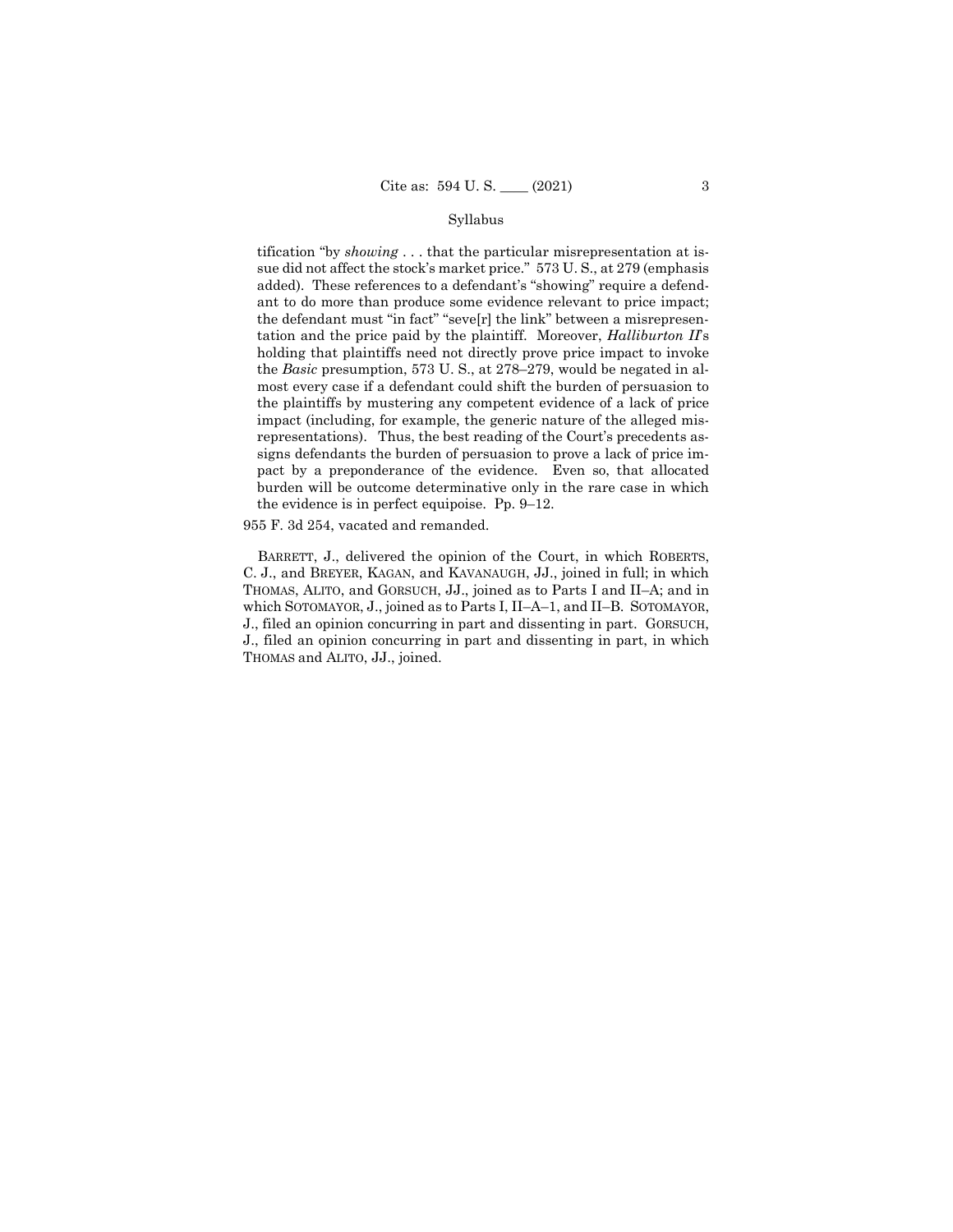NOTICE: This opinion is subject to formal revision before publication in the preliminary print of the United States Reports. Readers are requested to notify the Reporter of Decisions, Supreme Court of the United States, Wash-ington, D. C. 20543, of any typographical or other formal errors, in order that corrections may be made before the preliminary print goes to press.

## $\frac{1}{2}$  , where  $\frac{1}{2}$ **SUPREME COURT OF THE UNITED STATES**

#### $\frac{1}{2}$  ,  $\frac{1}{2}$  ,  $\frac{1}{2}$  ,  $\frac{1}{2}$  ,  $\frac{1}{2}$  ,  $\frac{1}{2}$ No. 20–222

# GOLDMAN SACHS GROUP, INC., ET AL., PETITIONERS *v.* ARKANSAS TEACHER RETIREMENT SYSTEM, ET AL.

## ON WRIT OF CERTIORARI TO THE UNITED STATES COURT OF APPEALS FOR THE SECOND CIRCUIT

[June 21, 2021]

JUSTICE BARRETT delivered the opinion of the Court.

This case involves a securities-fraud class action filed by several pension funds against The Goldman Sachs Group, Inc., and three of its former executives (collectively, Goldman). Plaintiffs allege that Goldman maintained an artificially inflated stock price by making generic statements about its ability to manage conflicts—for example, "We have extensive procedures and controls that are designed to identify and address conflicts of interest." Plaintiffs say that Goldman's generic statements were false or misleading in light of several undisclosed conflicts of interest, and that once the truth about Goldman's conflicts came out, Goldman's stock price dropped and shareholders suffered losses.

Below, this securities-fraud class action proceeded in typical fashion. Plaintiffs sought to certify a class of Goldman shareholders by invoking the presumption endorsed by this Court in *Basic Inc.* v. *Levinson*, 485 U. S. 224 (1988). The *Basic* presumption is premised on the theory that investors rely on the market price of a company's security, which in an efficient market incorporates all of the company's public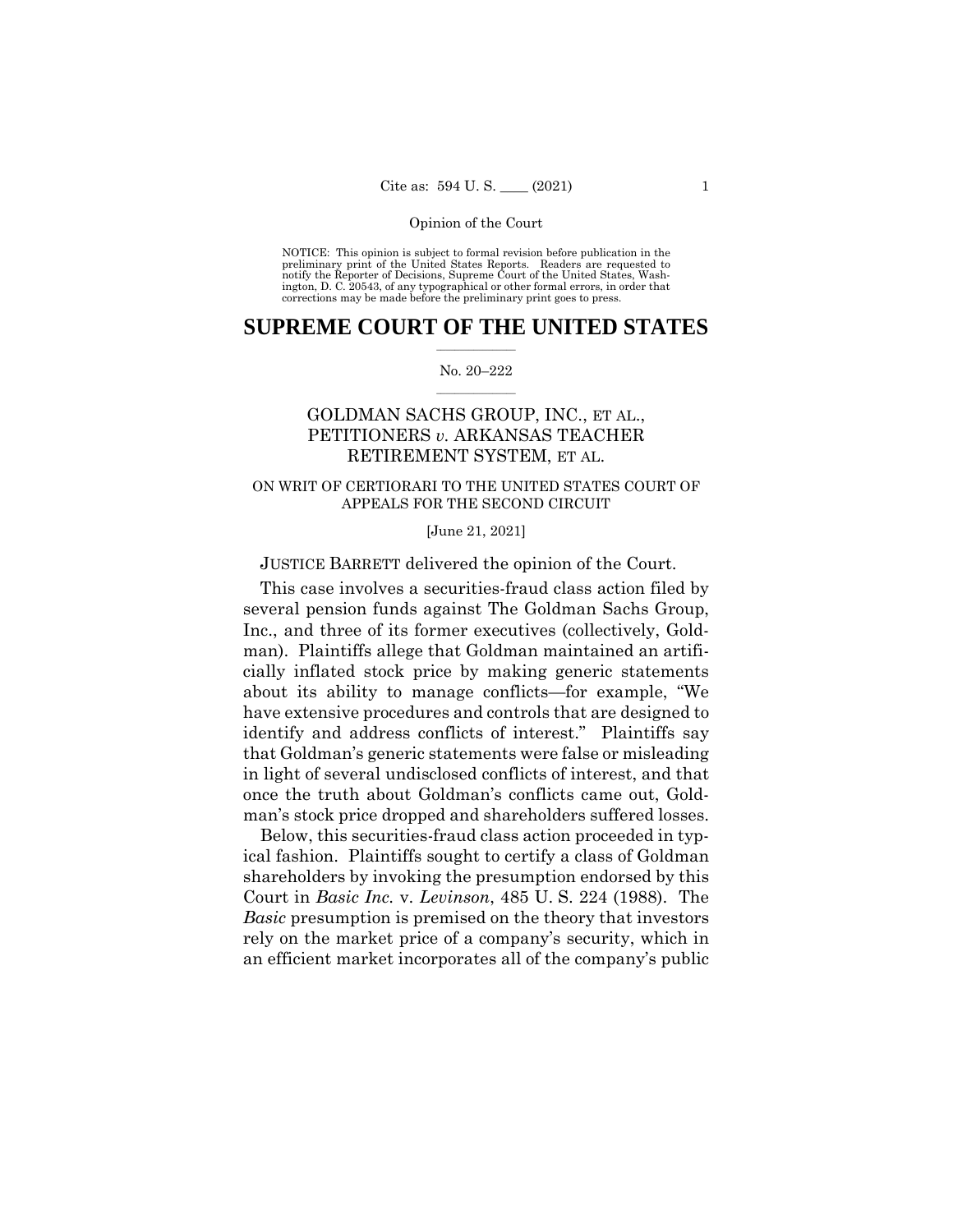misrepresentations. For its part, Goldman sought to defeat class certification by rebutting the *Basic* presumption through evidence that its alleged misrepresentations actually had no impact on its stock price. After determining that Goldman had failed to carry its burden of proving a lack of price impact, the District Court certified the class, and the Second Circuit affirmed.

In this Court, Goldman argues that the Second Circuit erred twice: first, by holding that the generic nature of its alleged misrepresentations is irrelevant to the price impact inquiry; and second, by assigning Goldman the burden of persuasion to prove a lack of price impact.

On the first question, the parties now agree, as do we, that the generic nature of a misrepresentation often is important evidence of price impact that courts should consider at class certification. Because we conclude that the Second Circuit may not have properly considered the generic nature of Goldman's alleged misrepresentations, we vacate and remand for the Court of Appeals to reassess the District Court's price impact determination. On the second question, we agree with the Second Circuit that our precedents require defendants to bear the burden of persuasion to prove a lack of price impact by a preponderance of the evidence. We emphasize, though, that the burden of persuasion should rarely be outcome determinative.

> I A

Section 10(b) of the Securities Exchange Act of 1934 and its implementing regulation, Rule 10b–5, prohibit material misrepresentations and omissions in connection with the sale of securities. 48 Stat. 881, as amended, 15 U. S. C. §78j(b); 17 CFR §240.10b–5 (2020). We have inferred from these provisions an implied private cause of action permitting the recovery of damages for securities fraud. *Halliburton Co.* v. *Erica P. John Fund, Inc.*, 573 U. S. 258, 267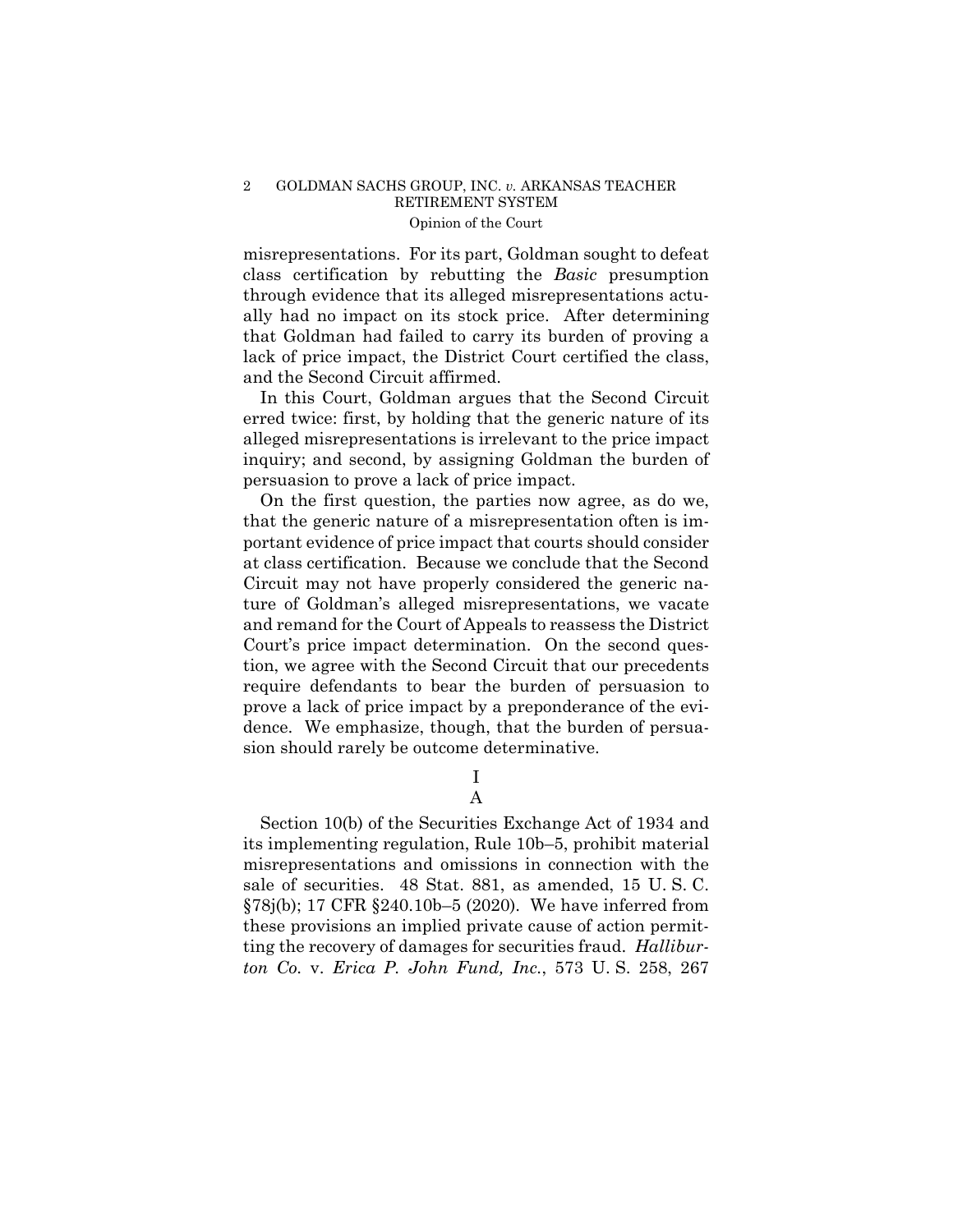(2014) (*Halliburton II*). To recover damages, a private plaintiff must prove, among other things, a material misrepresentation or omission by the defendant and the plaintiff 's reliance on that misrepresentation or omission. *Ibid.* 

 resentation. *Ibid.* (internal quotation marks omitted). In This case concerns the element of reliance. The "traditional (and most direct) way" for a plaintiff to prove reliance is to show that he was aware of a defendant's misrepresentation and engaged in a transaction based on that misrep-*Basic*, however, we held that a plaintiff may also invoke a rebuttable presumption of reliance based on the fraud-onthe-market theory. 485 U. S., at 241–247.

The "fundamental premise" of the fraud-on-the-market theory underlying *Basic*'s presumption is "that an investor presumptively relies on a misrepresentation so long as it was reflected in the market price at the time of his transaction." *Erica P. John Fund, Inc.* v. *Halliburton Co.*, 563 U. S. 804, 813 (2011). To invoke the *Basic* presumption, a plaintiff must prove: (1) that the alleged misrepresentation was publicly known; (2) that it was material; (3) that the stock traded in an efficient market; and (4) that the plaintiff traded the stock between the time the misrepresentation was made and when the truth was revealed. *Halliburton II*, 573 U. S., at 268. The defendant may then rebut the presumption through "[a]ny showing that severs the link between the alleged misrepresentation and either the price received (or paid) by the plaintiff, or his decision to trade at a fair market price." *Basic*, 485 U. S., at 248.

 Although the *Basic* presumption "can be invoked by any Rule 10b–5 plaintiff," it has "particular significance in securities-fraud class actions." *Amgen Inc.* v. *Connecticut Retirement Plans and Trust Funds*, 568 U. S. 455, 462 (2013). The presumption allows class-action plaintiffs to prove reliance through evidence common to the class. That in turn makes it easier for plaintiffs to establish the predominance requirement of Federal Rule of Civil Procedure 23, which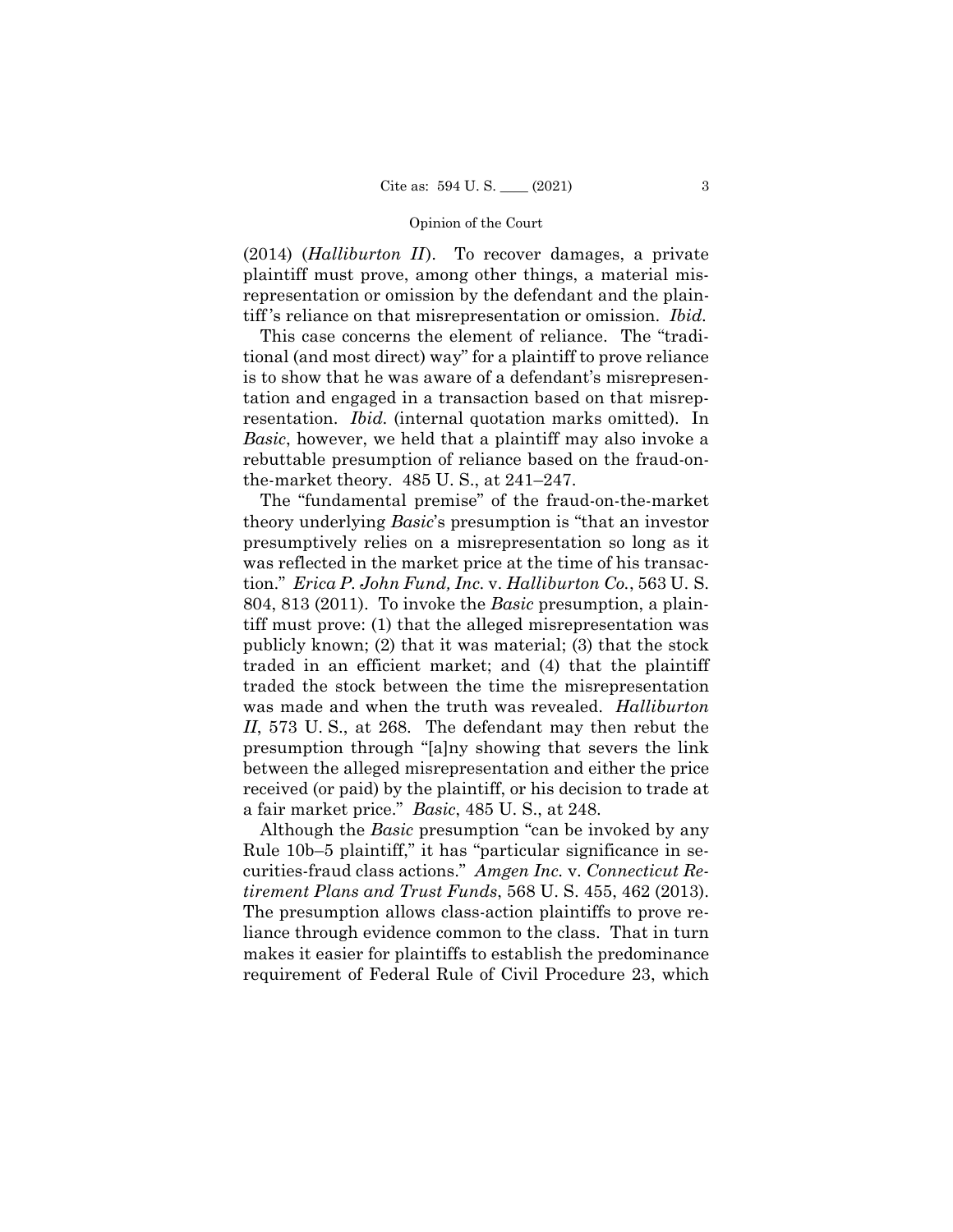requires that "questions of law or fact common to class members predominate" over individualized issues. Fed. Rule Civ. Proc. 23(b)(3). Indeed, without the *Basic* presumption, individualized issues of reliance ordinarily would defeat predominance and "preclude certification" of a securities-fraud class action. *Amgen*, 568 U. S., at 462–463; see *Halliburton II*, 573 U. S., at 281–282.

As a result, class-action plaintiffs must prove the *Basic*  prerequisites before class certification—with one exception. In *Amgen*, we held that materiality should be left to the merits stage because it does not bear on Rule 23's predominance requirement. 568 U.S., at 466–468. The remaining *Basic* prerequisites—publicity, market efficiency, and market timing—"must be satisfied" by plaintiffs "before class certification." *Halliburton II*, 573 U. S., at 276.

Satisfying those prerequisites, however, does not guarantee class certification. We held in *Halliburton II* that defendants may rebut the *Basic* presumption at class certification by showing "that an alleged misrepresentation did not actually affect the market price of the stock." *Id.,* at 284. If a misrepresentation had no price impact, then *Basic*'s fundamental premise "completely collapses, rendering class certification inappropriate." *Id.,* at 283.

B

Respondents here—whom we'll call Plaintiffs—are Goldman shareholders. They brought this securities-fraud class action against Goldman in the Southern District of New York, alleging violations of §10(b) and Rule 10b–5.

The specific theory of securities fraud that Plaintiffs allege is known as inflation maintenance. Under this theory, a misrepresentation causes a stock price "to *remain* inflated by preventing preexisting inflation from dissipating from the stock price." *FindWhat Investor Group* v.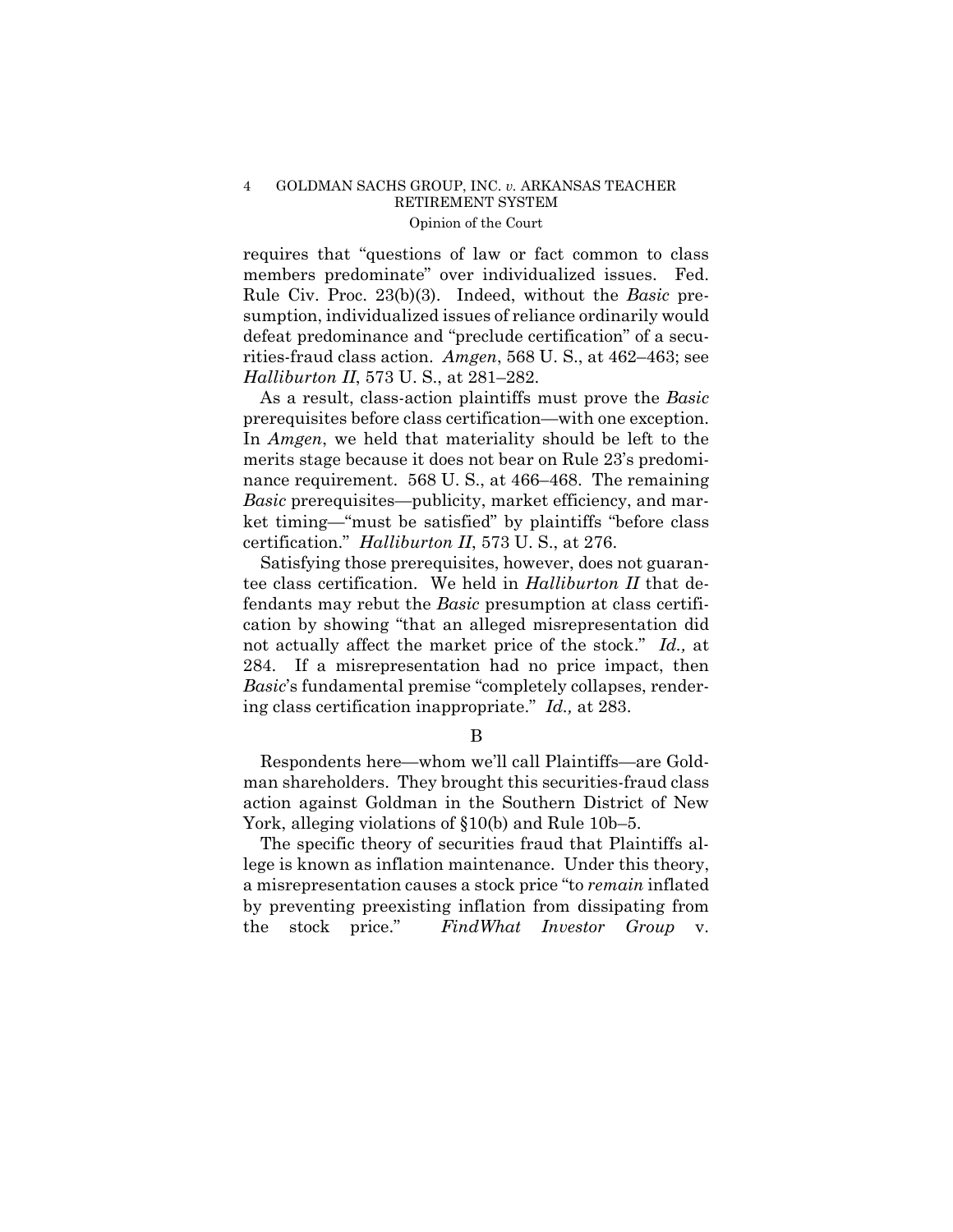*FindWhat.com*, 658 F. 3d 1282, 1315 (CA11 2011).<sup>1</sup>

Plaintiffs allege here that between 2006 and 2010, Goldman maintained an inflated stock price by making repeated misrepresentations about its conflict-of-interest policies and business practices. The alleged misrepresentations are generic statements from Goldman's SEC filings and annual reports, including the following:

- "We have extensive procedures and controls that are designed to identify and address conflicts of interest." App. 216 (emphasis and boldface deleted).
- "Our clients' interests always come first." *Id.,* at 162 (same).
- "Integrity and honesty are at the heart of our business." *Id.,* at 163 (same).

According to Plaintiffs, these statements were false or misleading—and caused Goldman's stock to trade at artificially inflated levels—because Goldman had in fact engaged in several allegedly conflicted transactions without disclosing the conflicts. Plaintiffs further allege that once the market learned the truth about Goldman's conflicts from a Government enforcement action and subsequent news reports, the inflation in Goldman's stock price dissipated, causing the price to drop and shareholders to suffer losses.

After Goldman unsuccessfully moved to dismiss the case, Plaintiffs moved to certify the class, invoking the *Basic* presumption. In response, Goldman sought to rebut the *Basic*  presumption by proving a lack of price impact. Both parties submitted extensive expert testimony on the issue.

The District Court certified the class, but the Second Circuit authorized a Rule 23(f ) appeal and vacated the class-

<sup>&</sup>lt;sup>1</sup>Although some Courts of Appeals have approved the inflationmaintenance theory, this Court has expressed no view on its validity or its contours. We need not and do not do so in this case.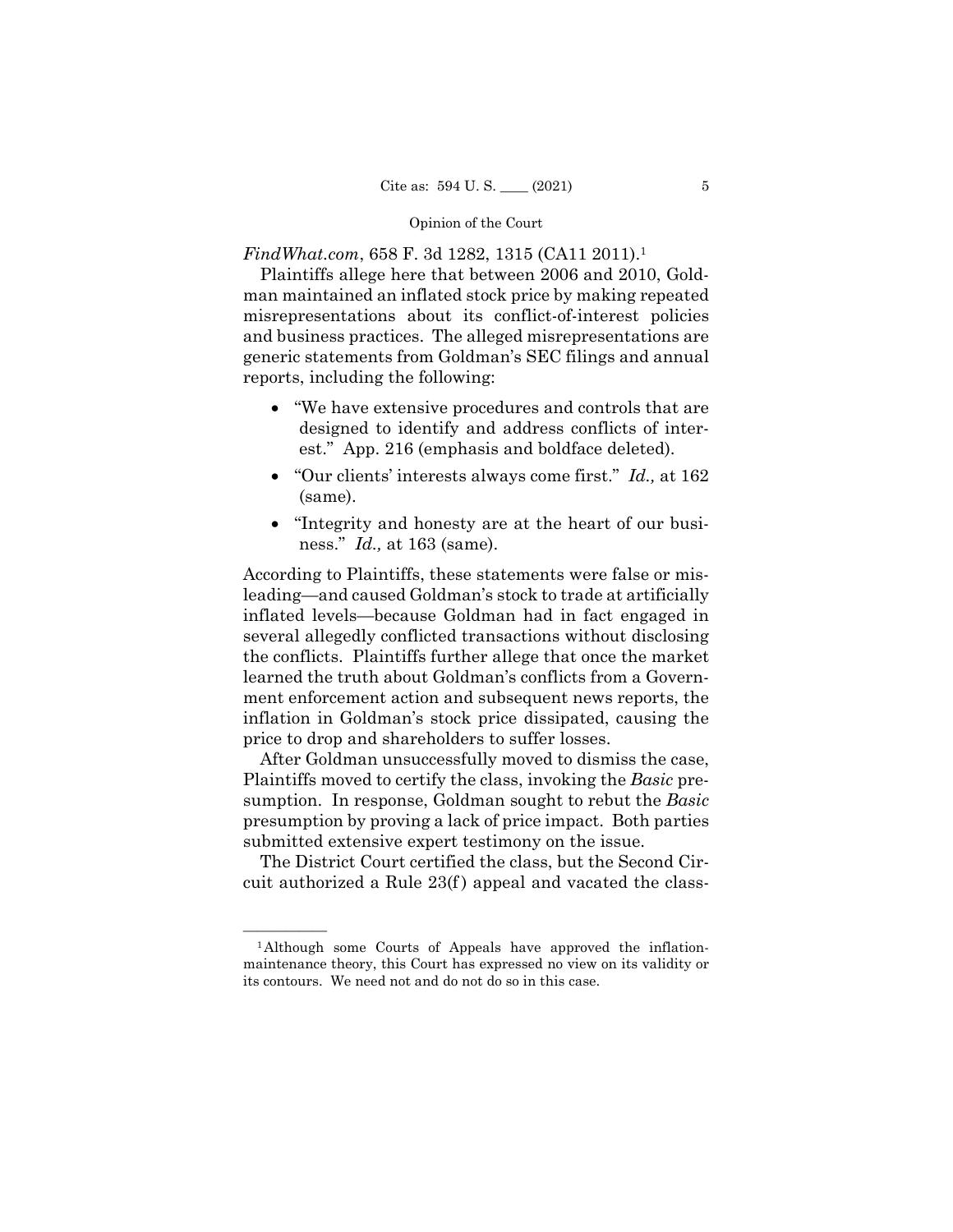certification order. 879 F. 3d 474 (2018). The Second Circuit held that Goldman, as the defendant, bears the burden of persuasion to prove a lack of price impact by a preponderance of the evidence. But it concluded that the District Court erred by holding Goldman to a higher burden of proof and by refusing to consider some of Goldman's price impact evidence.

On remand, the District Court certified the class again, finding that Goldman's expert testimony failed to establish by a preponderance of the evidence that its alleged misrepresentations had no price impact. The Second Circuit again authorized a Rule 23(f) appeal and this time affirmed in a divided decision. 955 F. 3d 254 (2020). As relevant here, the Court of Appeals held that the District Court's price impact determination was not an abuse of discretion. In dissent, Judge Sullivan concluded that "the generic quality of Goldman's alleged misstatements, coupled with" Goldman's expert testimony, compelled the conclusion that Goldman proved a lack of price impact. *Id.,* at 278–279.

We granted certiorari.  $592 \text{ U.S.}$  (2020).

II

Goldman argues that the Second Circuit erred in two respects: first, by concluding that the generic nature of alleged misrepresentations is irrelevant to the price impact question; and second, by placing the burden of persuasion on Goldman to prove a lack of price impact. We address these arguments in turn.

### A 1

On the first question—whether the generic nature of a misrepresentation is relevant to price impact—the parties' dispute has largely evaporated. Plaintiffs now concede that the generic nature of an alleged misrepresentation often will be important evidence of price impact because, as a rule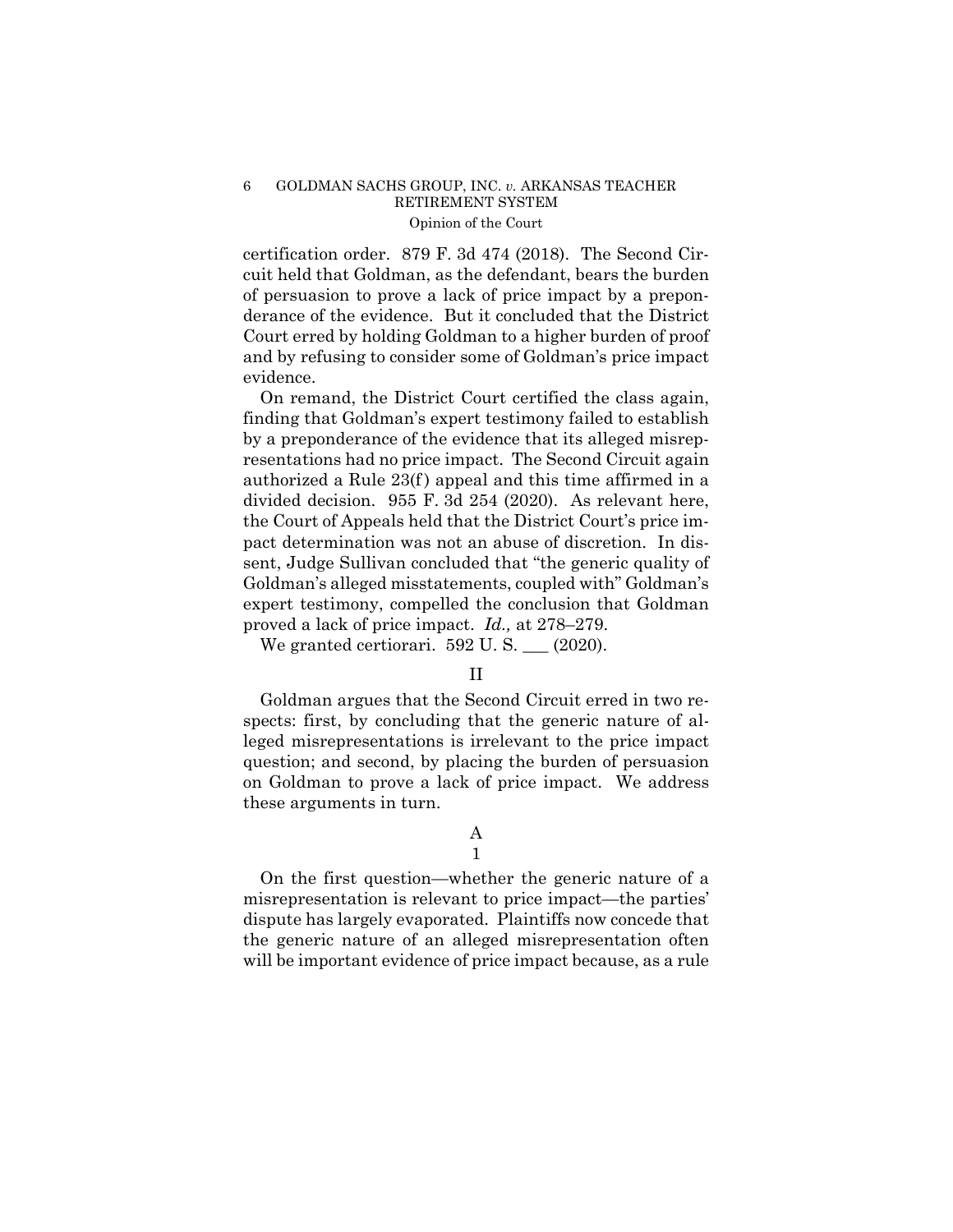of thumb, "a more-general statement will affect a security's price less than a more-specific statement on the same question." Brief for Respondents 15; see Tr. of Oral Arg. 6–7, 59, 79. The parties further agree that courts may consider expert testimony and use their common sense in assessing whether a generic misrepresentation had a price impact. See Tr. of Oral Arg. 12, 64. And they likewise agree that courts may assess the generic nature of a misrepresentation at class certification even though it also may be relevant to materiality, which *Amgen* reserves for the merits. See *id.,*  at 23, 65.

We share the parties' view. In assessing price impact at class certification, courts "'should be open to *all* probative evidence on that question—qualitative as well as quantitative—aided by a good dose of common sense.'" *In re Allstate Corp. Securities Litig.*, 966 F. 3d 595, 613, n. 6 (CA7 2020) (quoting Langevoort, Judgment Day for Fraud-on-the-Market: Reflection on *Amgen* and the Second Coming of *Halliburton*, 57 Ariz. L. Rev. 37, 56 (2015); emphasis added). That is so regardless whether the evidence is also relevant to a merits question like materiality. As we have repeatedly explained, a court has an obligation before certifying a class to "determin[e] that Rule 23 is satisfied, even when that requires inquiry into the merits." *Comcast Corp.* v. *Behrend*, 569 U. S. 27, 35 (2013); see *Wal-Mart Stores, Inc.*  v. *Dukes*, 564 U. S. 338, 351, and n. 6 (2011). And under *Halliburton II*, a court cannot conclude that Rule 23's requirements are satisfied without considering *all* evidence relevant to price impact. See 573 U. S., at 284.2

<sup>&</sup>lt;sup>2</sup>We recognize that materiality and price impact are overlapping concepts and that the evidence relevant to one will almost always be relevant to the other. But "a district court may not use the overlap to refuse to consider the evidence." *In re Allstate*, 966 F. 3d, at 608. Instead, the district court must use the evidence to decide the price impact issue "while resisting the temptation to draw what may be obvious inferences for the closely related issues that must be left for the merits, including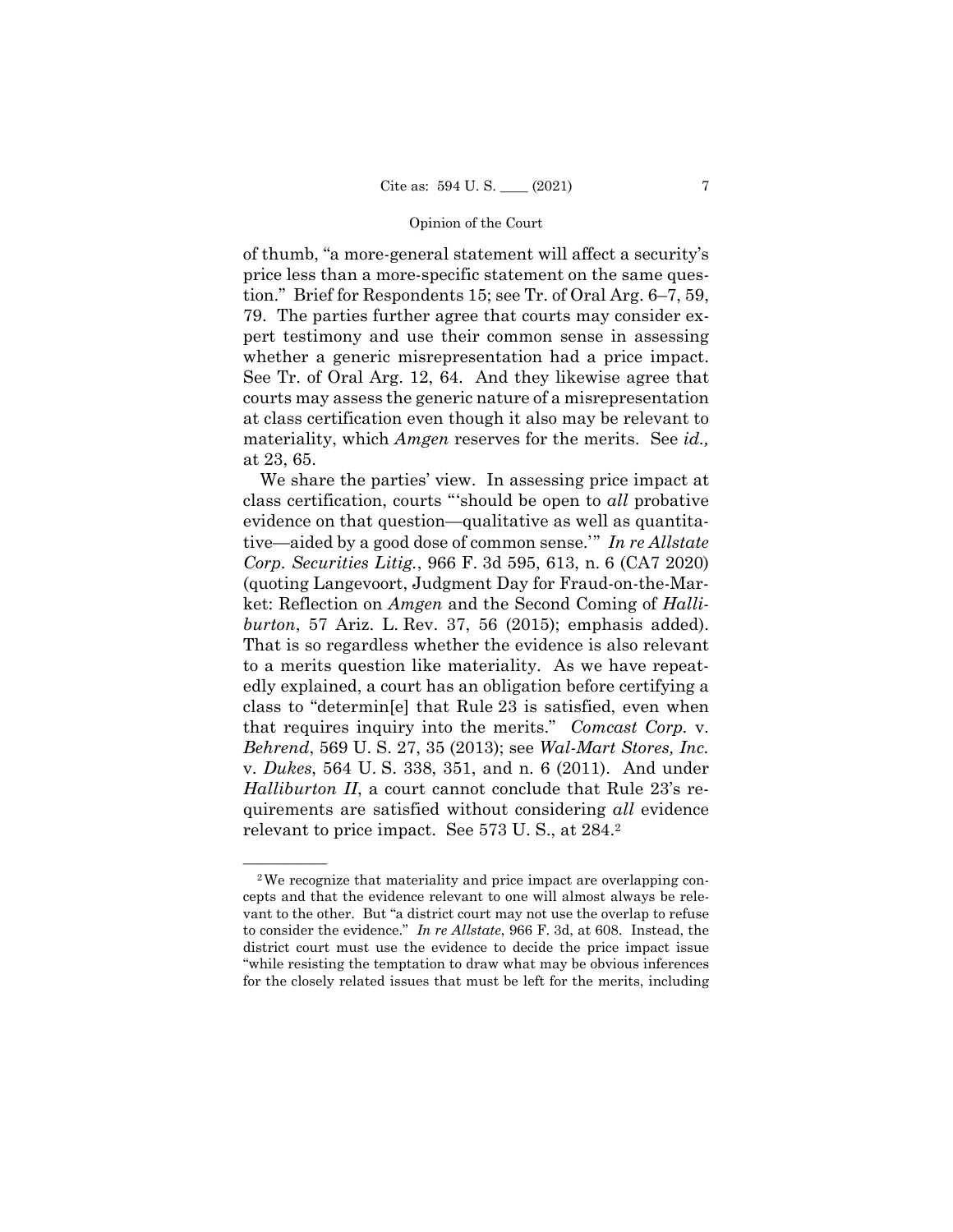The generic nature of a misrepresentation often will be important evidence of a lack of price impact, particularly in cases proceeding under the inflation-maintenance theory. Under that theory, price impact is the amount of price inflation maintained by an alleged misrepresentation—in other words, the amount that the stock's price would have fallen "without the false statement." *Glickenhaus & Co.* v. *Household Int'l, Inc.*, 787 F. 3d 408, 415 (CA7 2020). Plaintiffs typically try to prove the amount of inflation indirectly: They point to a negative disclosure about a company and an associated drop in its stock price; allege that the disclosure corrected an earlier misrepresentation; and then claim that the price drop is equal to the amount of inflation maintained by the earlier misrepresentation. See, *e.g., id.,* at 413–417; *In re Vivendi, S. A. Securities Litig.*, 838 F. 3d 223, 233–237, 253–259 (CA2 2016).

But that final inference—that the back-end price drop equals front-end inflation—starts to break down when there is a mismatch between the contents of the misrepresentation and the corrective disclosure. That may occur when the earlier misrepresentation is generic (*e.g.,* "we have faith in our business model") and the later corrective disclosure is specific (*e.g.,* "our fourth quarter earnings did not meet expectations"). Under those circumstances, it is less likely that the specific disclosure actually corrected the generic misrepresentation, which means that there is less reason to infer front-end price inflation—that is, price impact—from the back-end price drop.

## 2

The parties do not dispute any of this. They disagree only about whether the Second Circuit properly considered the generic nature of Goldman's alleged misrepresentations.

——————

materiality." *Id.,* at 609.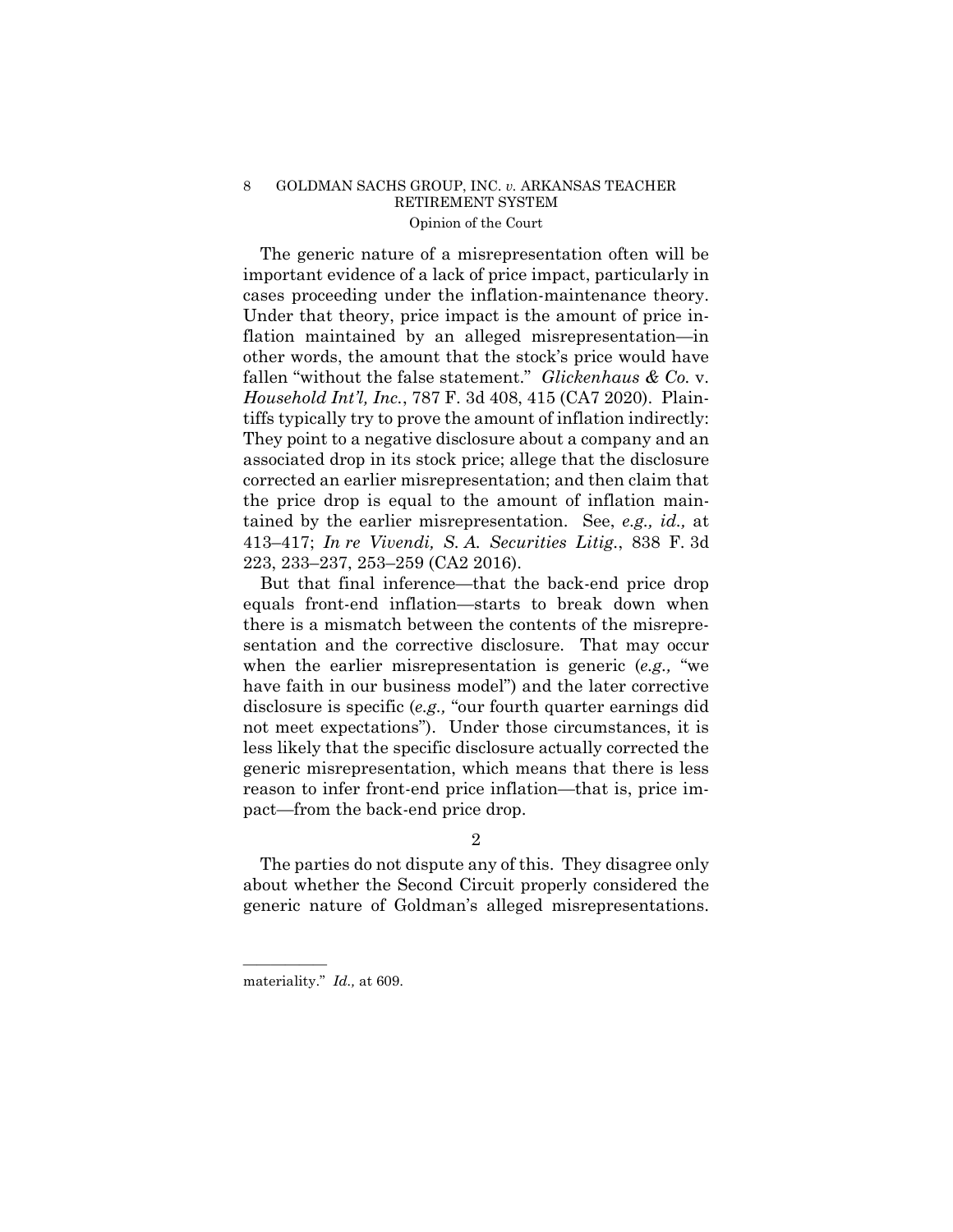Because the Second Circuit's opinions leave us with sufficient doubt on this score, we remand for further consideration.3 On remand, the Second Circuit must take into account *all* record evidence relevant to price impact, regardless whether that evidence overlaps with materiality or any other merits issue.

## B

Goldman also argues that the Second Circuit erred by requiring Goldman, rather than Plaintiffs, to bear the burden of persuasion on price impact at class certification. Goldman relies exclusively on Federal Rule of Evidence 301, which provides in full:

"In a civil case, unless a federal statute or these rules provide otherwise, the party against whom a presumption is directed has the burden of producing evidence to rebut the presumption. But this rule does not shift the burden of persuasion, which remains on the party who had it originally."

According to Goldman, Rule 301 applies to the *Basic* presumption at class certification, and, as a result, a plaintiff 's satisfaction of the *Basic* prerequisites shifts only the burden of *production* to the defendant. Once a defendant discharges that burden by producing any competent evidence of a lack of price impact, Goldman says, the *Basic* presumption is rebutted and the plaintiff must carry the burden of *persuasion* to show price impact.

 ${}^{3}$ Compare 955 F. 3d 254, 268 (2020) ("Whether alleged misstatements are too general to demonstrate price impact has *nothing to do* with the issue of whether common questions predominate over individual ones" (emphasis added)); *id.,* at 270 ("The inflation-maintenance theory does not discriminate between general and specific misstatements"), with 879 F. 3d 474, 485–486 (2018) (correctly requiring the District Court to consider Goldman's price impact evidence notwithstanding overlap with materiality).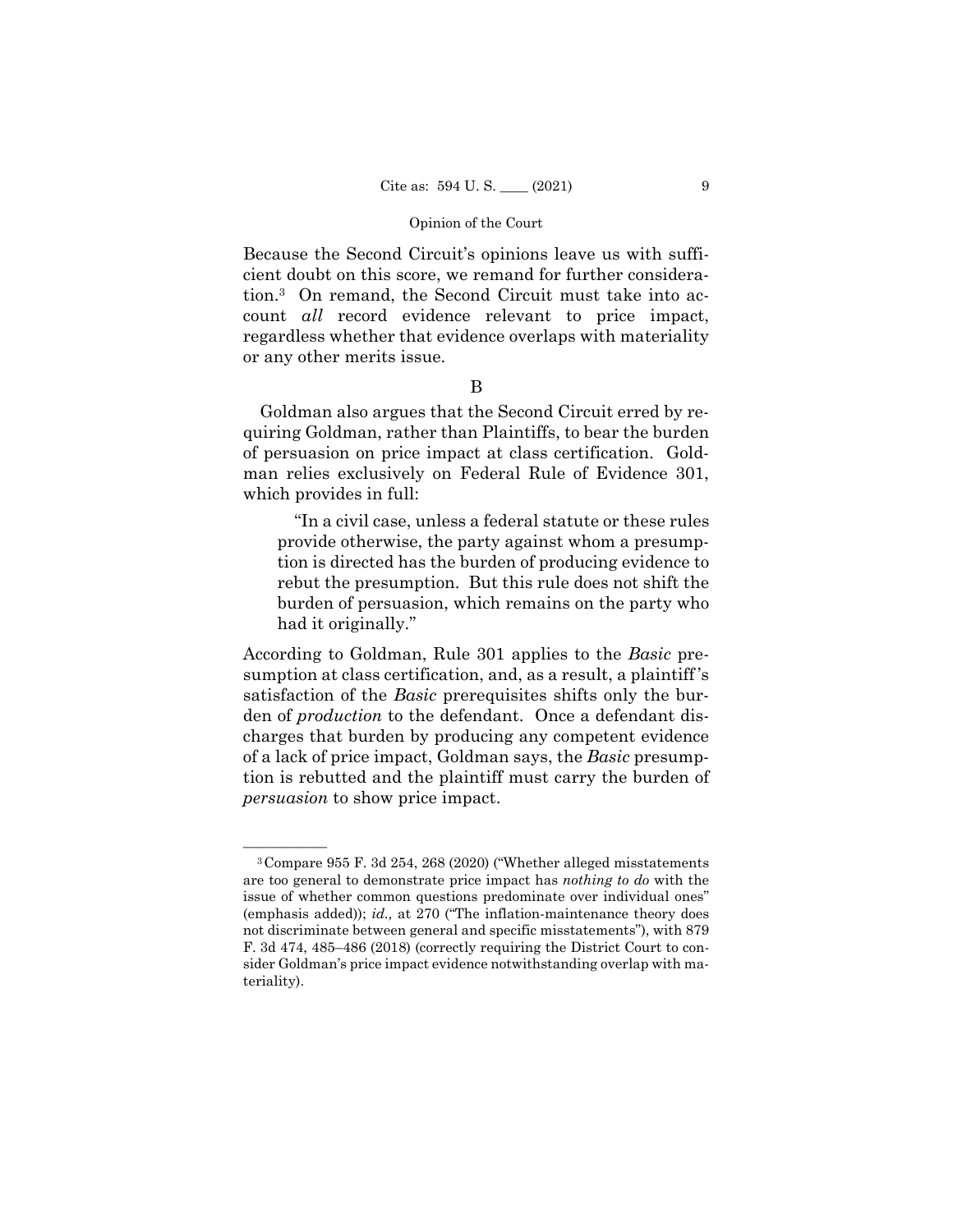We disagree. We have held that Rule 301 "in no way restricts the authority of a court . . . to change the customary burdens of persuasion" pursuant to a federal statute. *NLRB* v. *Transportation Management Corp.*, 462 U. S. 393, 404, n. 7 (1983). And we have at times exercised that authority to reassign the burden of persuasion to the defendant upon a prima facie showing by the plaintiff. See, *e.g., Teamsters* v. *United States*, 431 U. S. 324, 359, and n. 45 (1977); *Franks* v. *Bowman Transp. Co.*, 424 U. S. 747, 772– 773 (1976).

Goldman does not ask us to revisit these precedents. So the threshold question here is not whether we have the authority to assign defendants the burden of persuasion to prove a lack of price impact, but instead whether we already exercised that authority in establishing the *Basic* framework pursuant to the securities laws. We conclude that *Basic* and *Halliburton II* did just that.

*Basic* held that defendants may rebut the presumption of reliance if they "*show* that the misrepresentation *in fact* did not lead to a distortion of price." 485 U.S., at 248 (emphasis added). To do so, *Basic* said, defendants may make "[a]ny *showing* that *severs the link* between the alleged misrepresentation and . . . the price received (or paid) by the plaintiff." *Ibid.* (emphasis added). Similarly, *Halliburton II* held that defendants may rebut the *Basic* presumption at class certification "by *showing* . . . that the particular misrepresentation at issue did not affect the stock's market price." 573 U. S., at 279 (emphasis added).

 burden of production. *Post,* at 6–8 (dissenting opinion) Goldman and JUSTICE GORSUCH argue that these references to a defendant's "showing" refer to the defendant's (hereinafter the dissent). On this reading, *Basic* and *Halliburton II* require a defendant merely to offer "evidence that, if believed, would support a finding" of a lack of price impact. *Post,* at 5. But *Basic* and *Halliburton II* plainly require more: The defendant must "in fact" "seve[r] the link"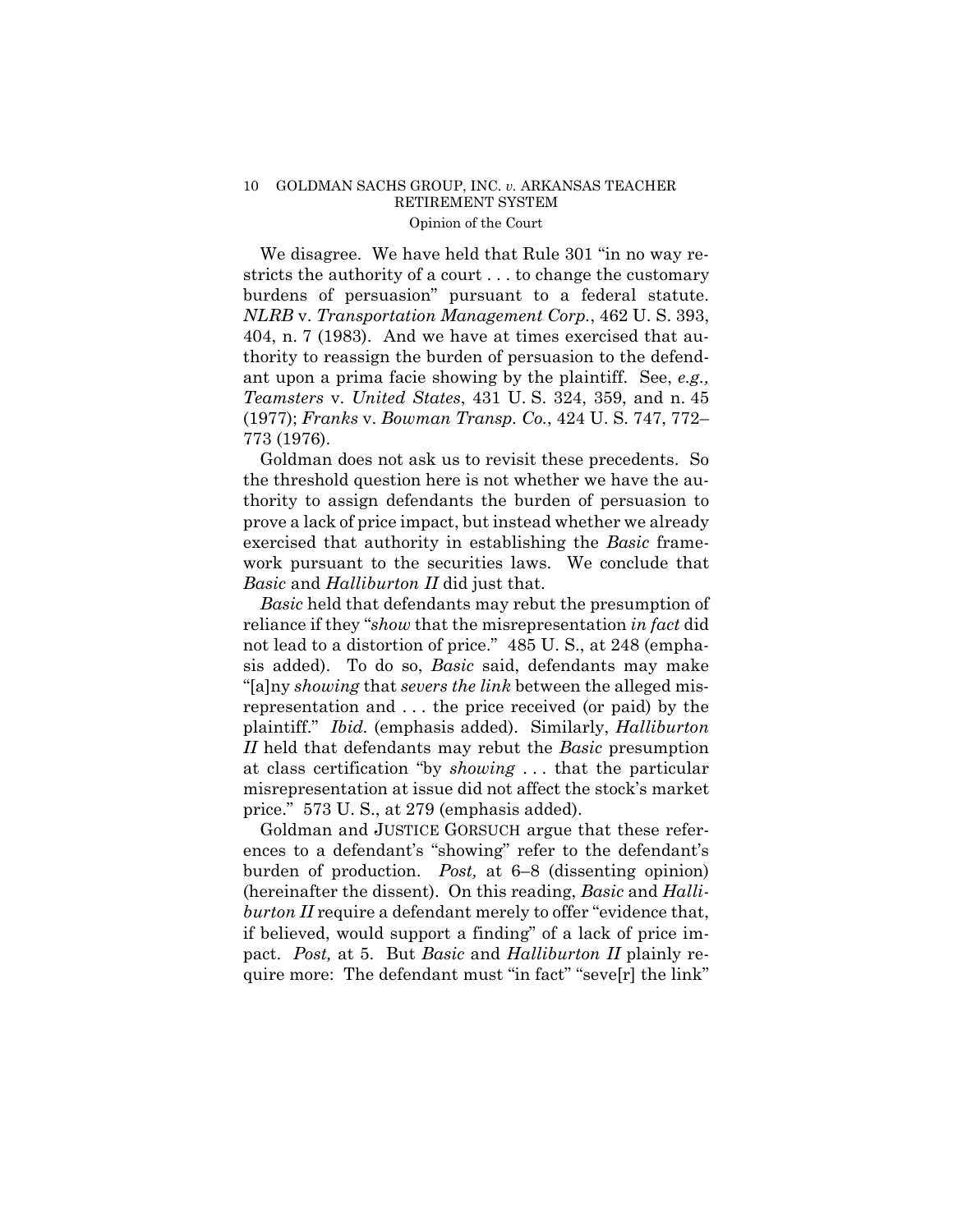between a misrepresentation and the price paid by the plaintiff—and a defendant's mere production of *some* evidence relevant to price impact would rarely accomplish that feat.4

Accepting Goldman and the dissent's argument would also effectively negate *Halliburton II*'s holding that plaintiffs need not directly prove price impact in order to invoke the *Basic* presumption. 573 U. S., at 278–279. If, as they urge, the defendant could defeat *Basic*'s presumption by introducing *any* competent evidence of a lack of price impact—including, for example, the generic nature of the alleged misrepresentations—then the plaintiff would end up with the burden of directly proving price impact in almost every case. And that would be nearly indistinguishable from the regime that *Halliburton II* rejected.

Thus, the best reading of our precedents—as the Courts of Appeals to have considered the issue have recognized is that the defendant bears the burden of persuasion to prove a lack of price impact. See *Waggoner* v. *Barclays PLC*, 875 F. 3d 79, 99–104 (CA2 2017) ("the phrase '[a]ny showing that severs the link' aligns more logically with imposing a burden of persuasion rather than a burden of production"); *In re Allstate*, 966 F. 3d, at 610–611 ("*Basic* said that '[a]ny showing *that severs the link*' would be sufficient to rebut the presumption, not that mere production of evidence would defeat the presumption" (citation omitted)). We likewise agree with the Courts of Appeals that the defendant must carry that burden by a preponderance of the evidence. See *Waggoner*, 875 F. 3d, at 99; *In re Allstate*, 966 F. 3d, at 610.

Although the defendant bears the burden of persuasion,

<sup>&</sup>lt;sup>4</sup> The dissent points out that, as a general rule, presumptions shift only the burden of production. *Post,* at 2–4. We don't disagree, but we read *Basic* and *Halliburton II* as a clear departure from that general rule.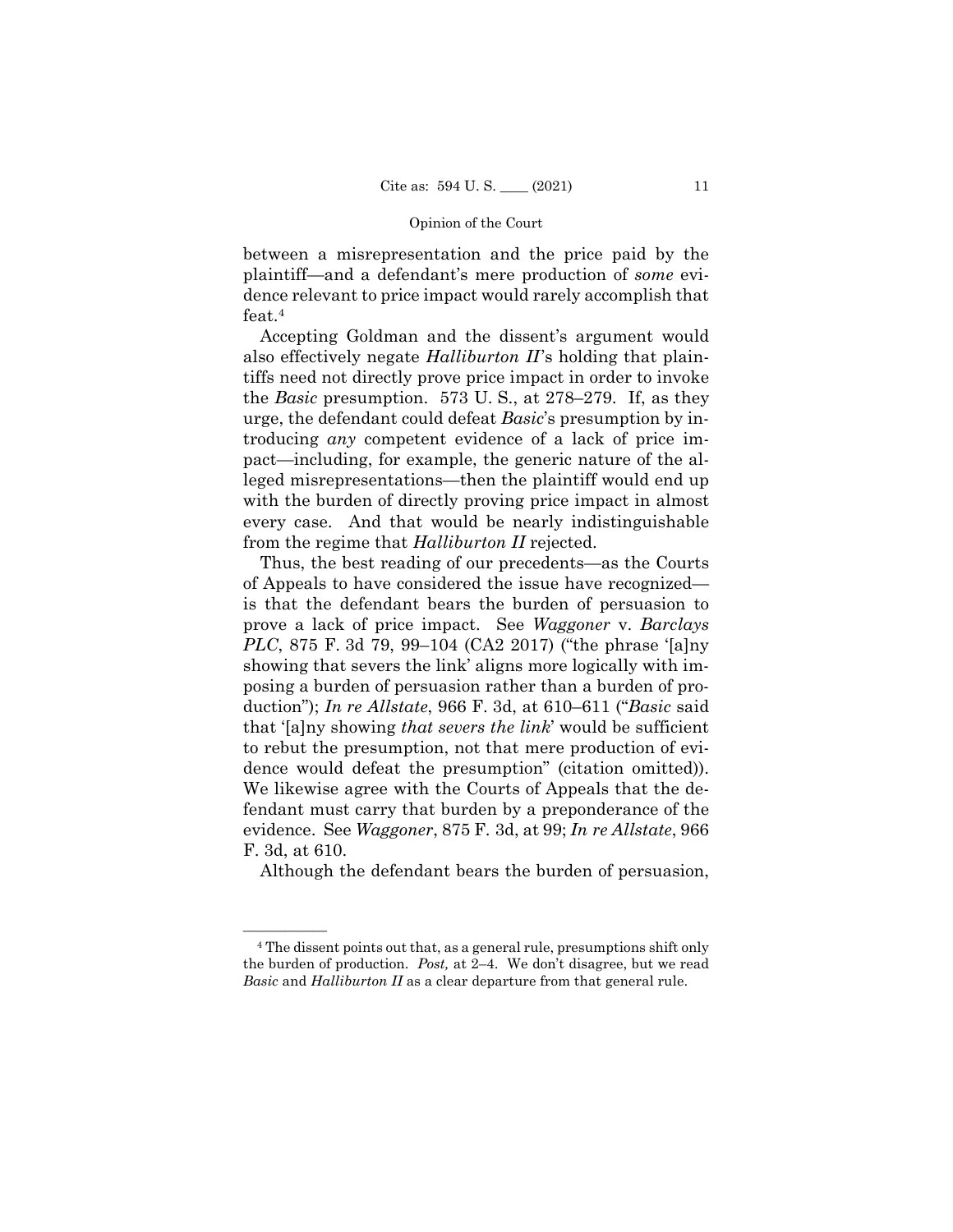the allocation of the burden is unlikely to make much difference on the ground. In most securities-fraud class actions, as in this one, the plaintiffs and defendants submit competing expert evidence on price impact. The district court's task is simply to assess all the evidence of price impact—direct and indirect—and determine whether it is more likely than not that the alleged misrepresentations had a price impact. The defendant's burden of persuasion will have bite only when the court finds the evidence in equipoise—a situation that should rarely arise. Cf. *Medina* v. *California*, 505 U. S. 437, 449 (1992) (preponderance of the evidence burden matters "only in a narrow class of cases where the evidence is in equipoise").

\* \* \*

The Second Circuit correctly placed the burden of proving a lack of price impact on Goldman. But because it is unclear whether the Second Circuit properly considered the generic nature of Goldman's alleged misrepresentations in reviewing the District Court's price impact determination, we vacate the judgment of the Second Circuit and remand the case for further proceedings consistent with this opinion.

*It is so ordered.*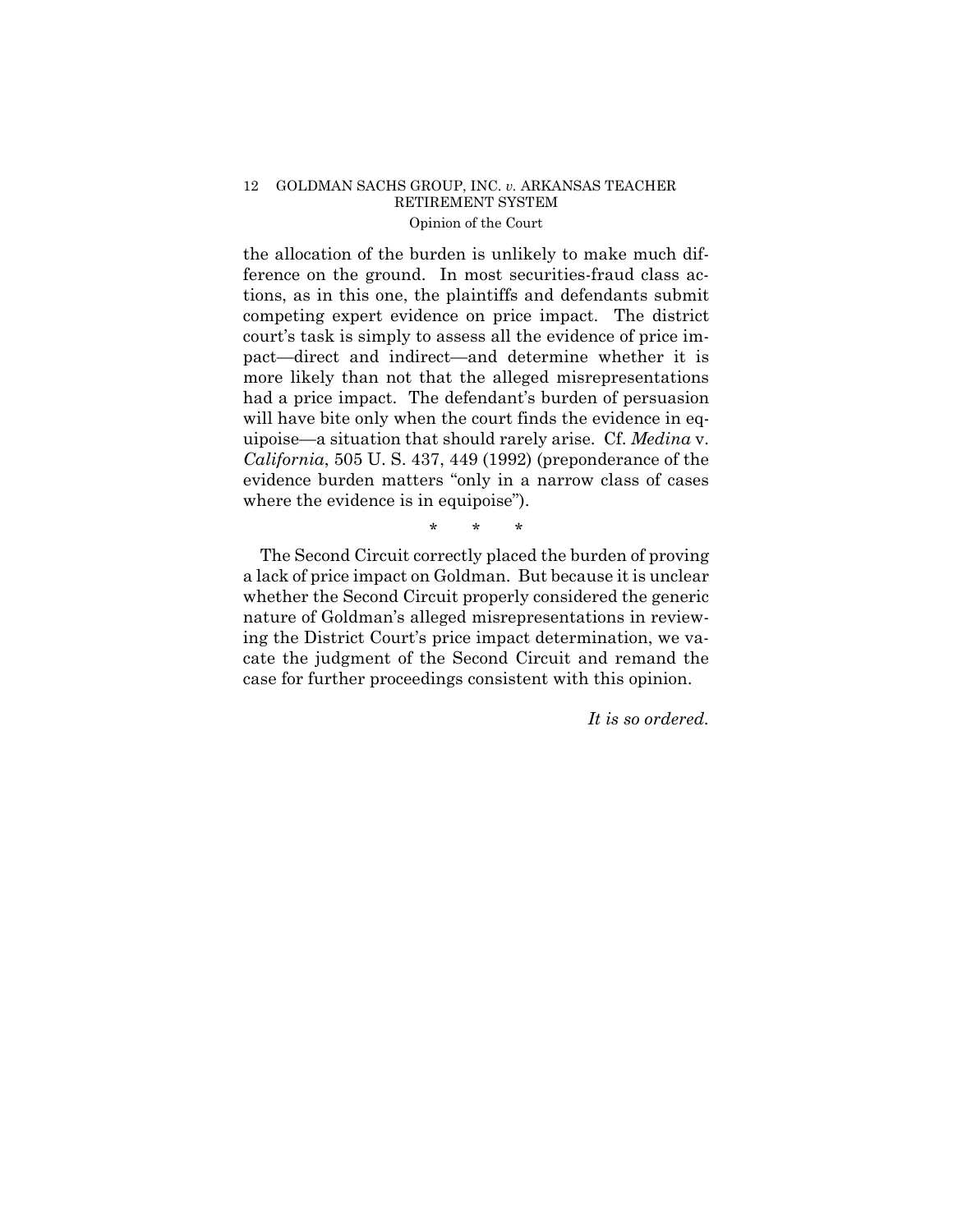Opinion of SOTOMAYOR, J.

## $\frac{1}{2}$  , where  $\frac{1}{2}$ **SUPREME COURT OF THE UNITED STATES**

#### $\frac{1}{2}$  ,  $\frac{1}{2}$  ,  $\frac{1}{2}$  ,  $\frac{1}{2}$  ,  $\frac{1}{2}$  ,  $\frac{1}{2}$ No. 20–222

# GOLDMAN SACHS GROUP, INC., ET AL., PETITIONERS *v.* ARKANSAS TEACHER RETIREMENT SYSTEM, ET AL.

## ON WRIT OF CERTIORARI TO THE UNITED STATES COURT OF APPEALS FOR THE SECOND CIRCUIT

[June 21, 2021]

JUSTICE SOTOMAYOR, concurring in part and dissenting in part.

 representations did not in fact affect the security's price. I agree with the Court's answers to the questions presented, and I accordingly join Parts I, II–A–1, and II–B of the Court's opinion. Under *Basic Inc.* v. *Levinson*, 485 U. S. 224 (1988), securities plaintiffs may demonstrate reliance by invoking the rebuttable presumption that investors rely on any misrepresentations reflected in a security's market price. *Id.,* at 241–247. The *Basic* presumption is particularly useful to class-action plaintiffs who, without the presumption, ordinarily could not demonstrate that questions common to the class predominate over individual ones. *Ante,* at 3–4. Defendants, for their part, may rebut the *Basic* presumption by demonstrating that the alleged mis-*Ante,* at 3. So-called "price impact" may be disproved with a variety of evidence, alone or in combination. As the Court holds today, one potentially relevant piece of evidence may be the "generic nature" of the misrepresentation. *Ante,* at 6–8.

I do not, however, join the Court's judgment to vacate and remand because I believe the Second Circuit "properly considered the generic nature of Goldman's alleged misrepre-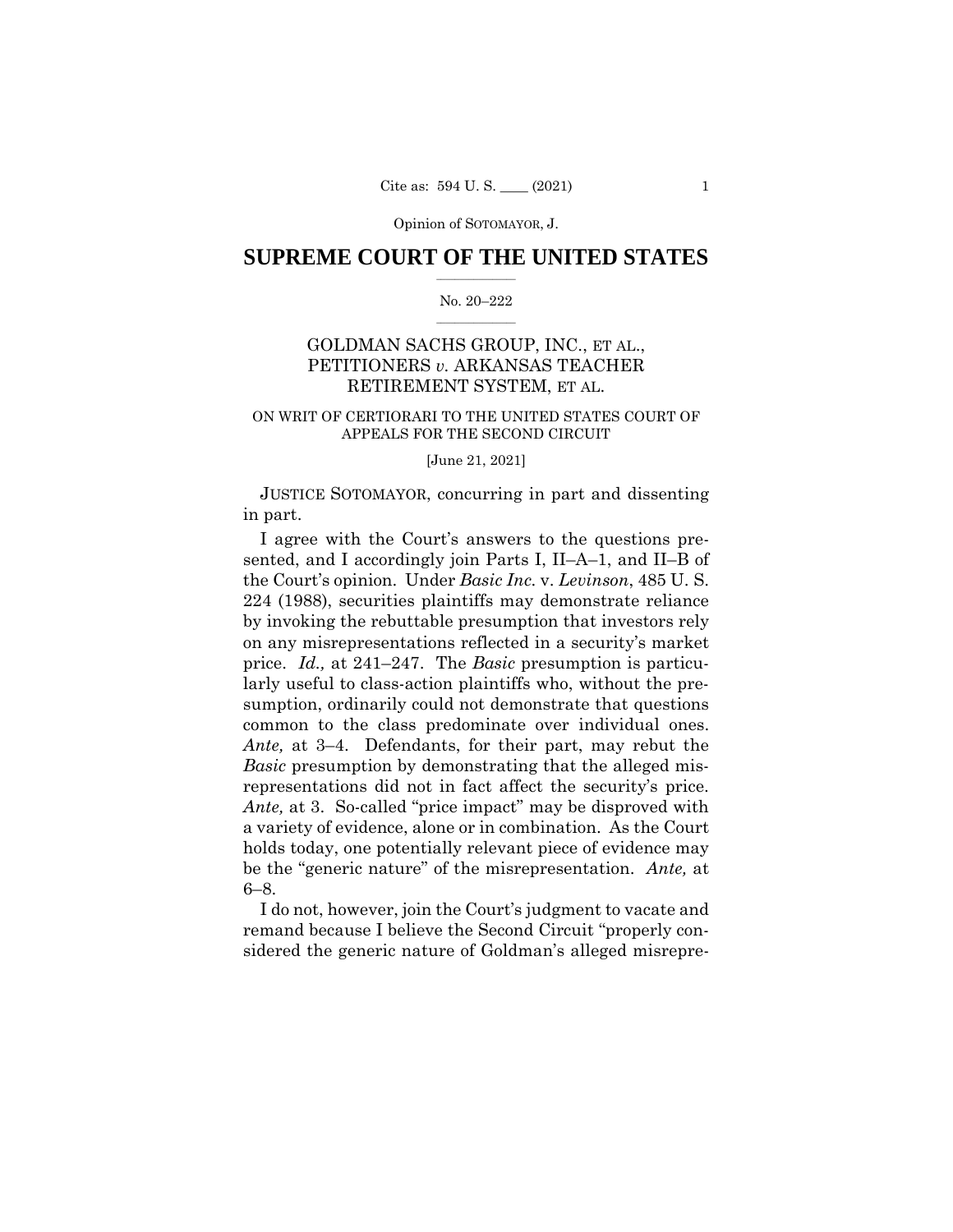# Opinion of SOTOMAYOR, J. 2 GOLDMAN SACHS GROUP, INC. *v.* ARKANSAS TEACHER RETIREMENT SYSTEM

sentations." *Ante,* at 8. On appeal, Goldman did not contend that the District Court improperly refused to consider the generic nature of the alleged misstatements as evidence of price impact (or lack thereof ). Instead, Goldman argued that "general statements, like those challenged here, are incapable of impacting a company's stock price as a matter of law" because they are "'too general to cause a reasonable investor to rely upon them.'" Brief for Appellants in No. 18–3667 (CA2), pp. 43, 46. Goldman reasoned that "the challenged statements are incapable of maintaining inflation in a stock price for the same reasons that those statements are immaterial as a matter of law (as well as fact)." *Id.,* at 48.

The Second Circuit properly rejected Goldman's argument. The court explained that although "Goldman is not formally asking for a materiality test," its proposed rule would "essentially requir[e] courts to ask" at the classcertification stage "whether the alleged misstatements are, in Goldman's words, 'immaterial as a matter of law.'" 955 F. 3d 254, 267 (2020). But "materiality is irrelevant at the Rule 23 stage." *Id.,* at 268 (citing *Amgen Inc.* v. *Connecticut Retirement Plans and Trust Funds*, 568 U. S. 455, 468 (2013)). "If general statements cannot maintain price inflation *because* no reasonable investor would have relied on them, then the question of inactionable generality is common to the class." 955 F. 3d, at 268.

In declining to adopt Goldman's proposed rule that generic misstatements cannot have a price impact (as a matter of law), the Second Circuit nowhere held that the generic nature of an alleged misstatement could not serve as evidence of price impact (as a matter of fact). Nor did the Second Circuit refuse to consider such evidence in affirming the District Court's finding that Goldman failed to rebut the *Basic* presumption. The Court nevertheless reads a handful of sentences in the Second Circuit's opinion to create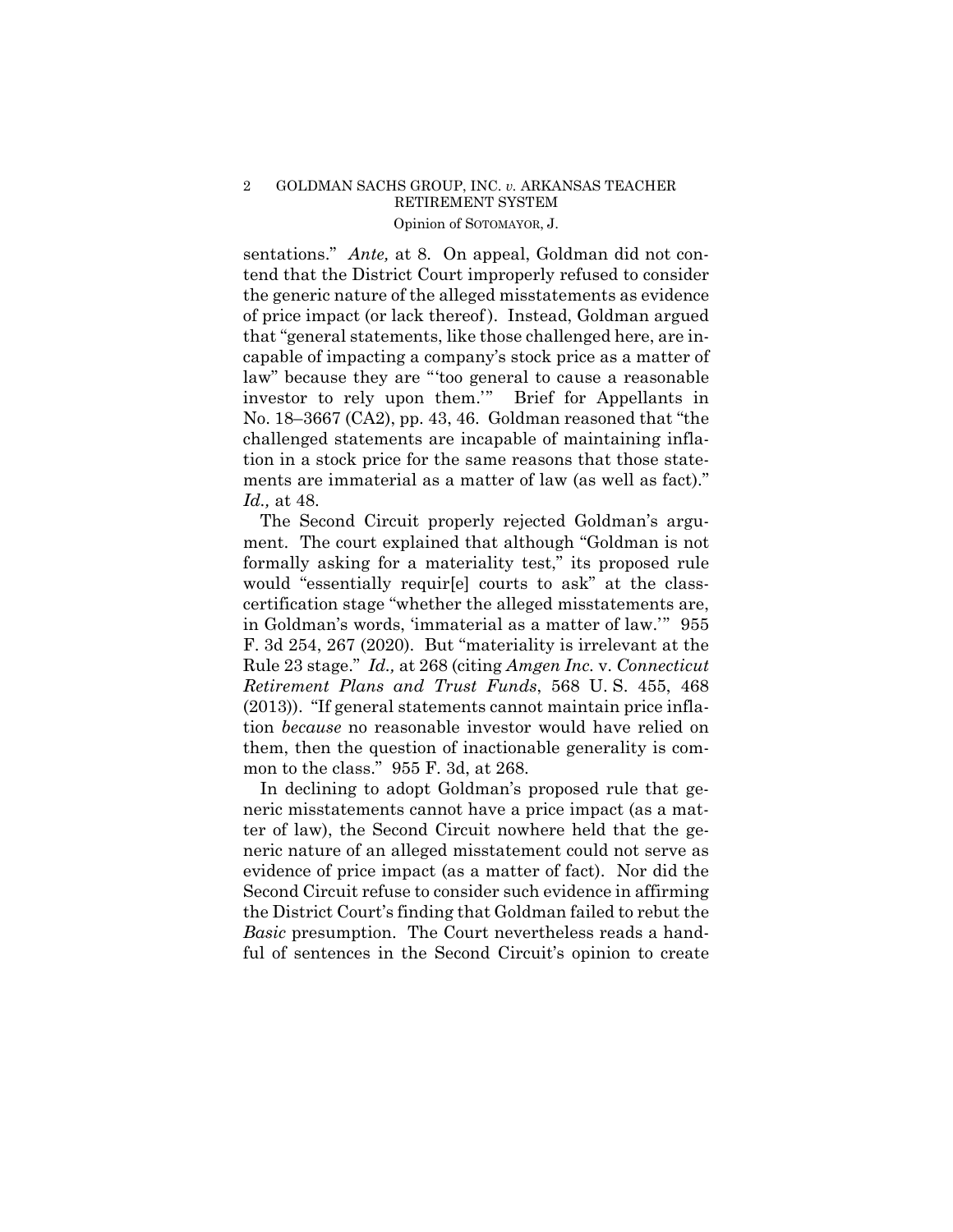#### Opinion of SOTOMAYOR, J.

"doubt" over whether the Court of Appeals refused to consider "*all* record evidence relevant to price impact." *Ante,*  at 9; see also *ante,* at 9, n. 3. But such statements must be viewed in the context of Goldman's now-abandoned argument that generic misrepresentations have no price impact as a matter of law. Take, for example, the Second Circuit's statement that "[w]hether alleged misstatements are too general to demonstrate price impact has nothing to do with the issue of whether common questions predominate over individual ones." 955 F. 3d, at 268. Fairly read in light of Goldman's appellate briefing, that sentence addresses only Goldman's argument that general statements are always *per se* irrelevant. That is why the Second Circuit observed several sentences later that "Goldman's test is materiality by another name." *Ibid.* At the same time, the court was careful to emphasize that defendants "may attempt to disprove [price impact] at class certification" even though the inquiry "resembles materiality."\* *Id.,* at 267.

In short, the Second Circuit did not address whether the generic nature of a misstatement may be used as evidence to disprove price impact for a simple reason: Goldman identified no error in the District Court's treatment of such evidence. Goldman did not press the argument in the Second Circuit that it now urges here, and the Second Circuit did not reject the proposition that this Court now adopts. Thus, the argument Goldman seeks to press on remand is unpre-

——————

<sup>\*</sup>Indeed, in a prior appeal in this case, an earlier Second Circuit panel vacated an order of the District Court in part because it had refused to consider price-impact evidence that overlapped with materiality. See 879 F. 3d 474, 486 (2018) (holding that "[a]lthough price impact touches on materiality, which is not an appropriate consideration at the class certification stage," courts nonetheless must consider evidence regarding "[w]hether a misrepresentation was reflected in the market price at the time of the transaction"). It is hard to imagine that the Second Circuit here was unaware of (or intended to depart from) the prior panel's holding.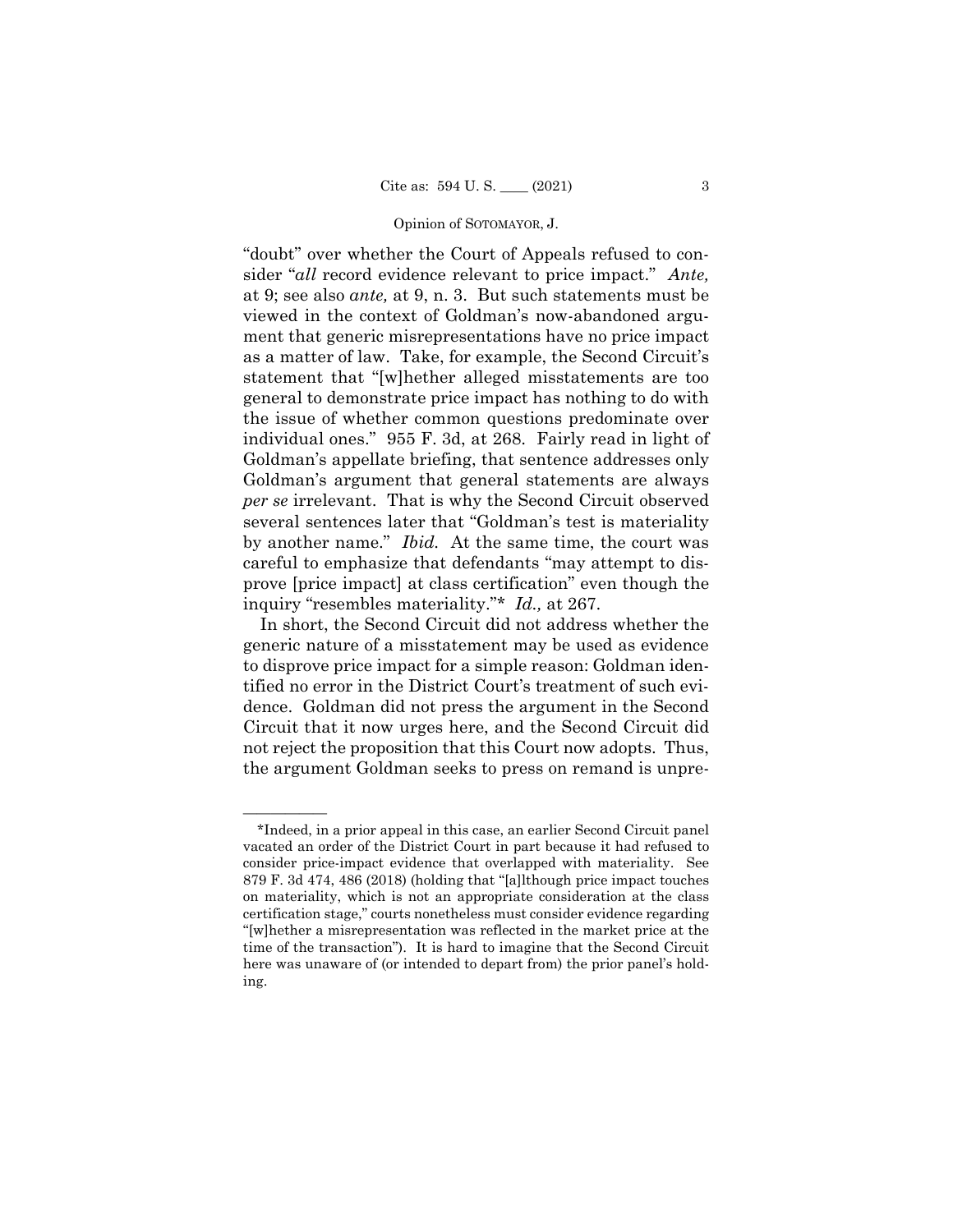# Opinion of SOTOMAYOR, J. 4 GOLDMAN SACHS GROUP, INC. *v.* ARKANSAS TEACHER RETIREMENT SYSTEM

served, and nothing in the Second Circuit's opinion misstates the law. Because affirmance is appropriate under these circumstances, I respectfully dissent from Part II–A– 2 of the Court's opinion and from the judgment of the Court.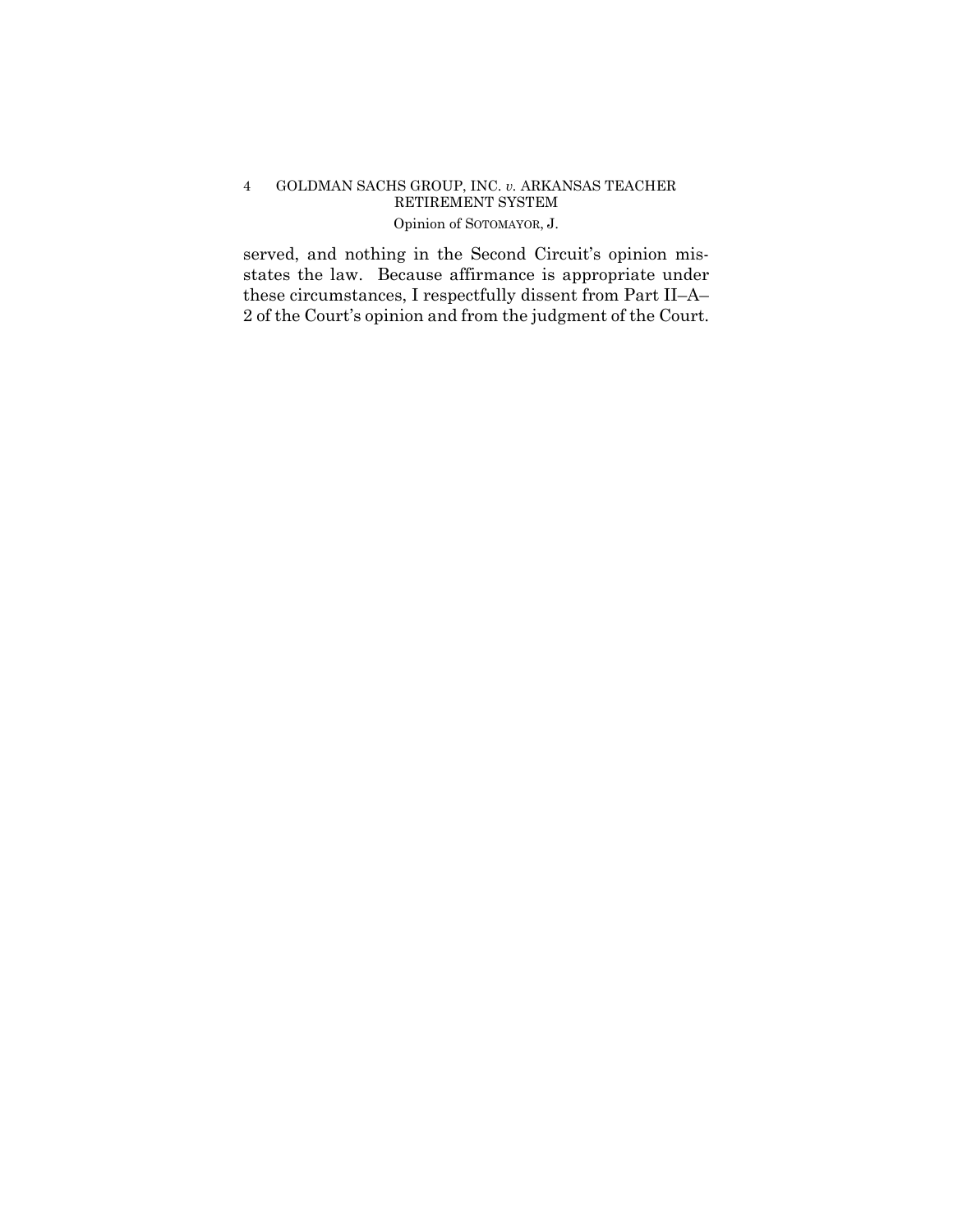Opinion of GORSUCH, J.

## $\frac{1}{2}$  ,  $\frac{1}{2}$  ,  $\frac{1}{2}$  ,  $\frac{1}{2}$  ,  $\frac{1}{2}$  ,  $\frac{1}{2}$  ,  $\frac{1}{2}$ **SUPREME COURT OF THE UNITED STATES**

#### $\frac{1}{2}$  ,  $\frac{1}{2}$  ,  $\frac{1}{2}$  ,  $\frac{1}{2}$  ,  $\frac{1}{2}$  ,  $\frac{1}{2}$ No. 20–222

# GOLDMAN SACHS GROUP, INC., ET AL., PETITIONERS *v.* ARKANSAS TEACHER RETIREMENT SYSTEM, ET AL.

### ON WRIT OF CERTIORARI TO THE UNITED STATES COURT OF APPEALS FOR THE SECOND CIRCUIT

### [June 21, 2021]

JUSTICE GORSUCH, with whom JUSTICE THOMAS and JUSTICE ALITO join, concurring in part and dissenting in part.

I join all but Part II–B of the Court's opinion. There, the Court holds that the defendant, rather than the plaintiff, "bear[s] the burden of persuasion on price impact." *Ante*, at 9. Respectfully, I disagree.

 the market theory from economics into securities litigation. We start from common ground. *Basic Inc.* v. *Levinson*, 485 U. S. 224, 245–247 (1988), sought to import fraud on In doing so, *Basic* posited two things—first, in an efficient market a company's stock price generally reflects any public and material information about the company; second, investors generally rely on a company's stock price as an indicator of the firm's true value. *Ibid.* Given these economic assumptions, the Court held that securities fraud plaintiffs can presumptively meet their burden of proving reliance on an alleged misrepresentation by proving four things: (1) the defendant's alleged misrepresentation was publicly known; (2) it was material; (3) the stock traded in an efficient market; and (4) the plaintiff purchased the stock at the market price between the time the misrepresentation was made and the truth was revealed. See *Halliburton Co.*  v. *Erica P. John Fund*, *Inc.*, 573 U. S. 258, 277–278 (2014)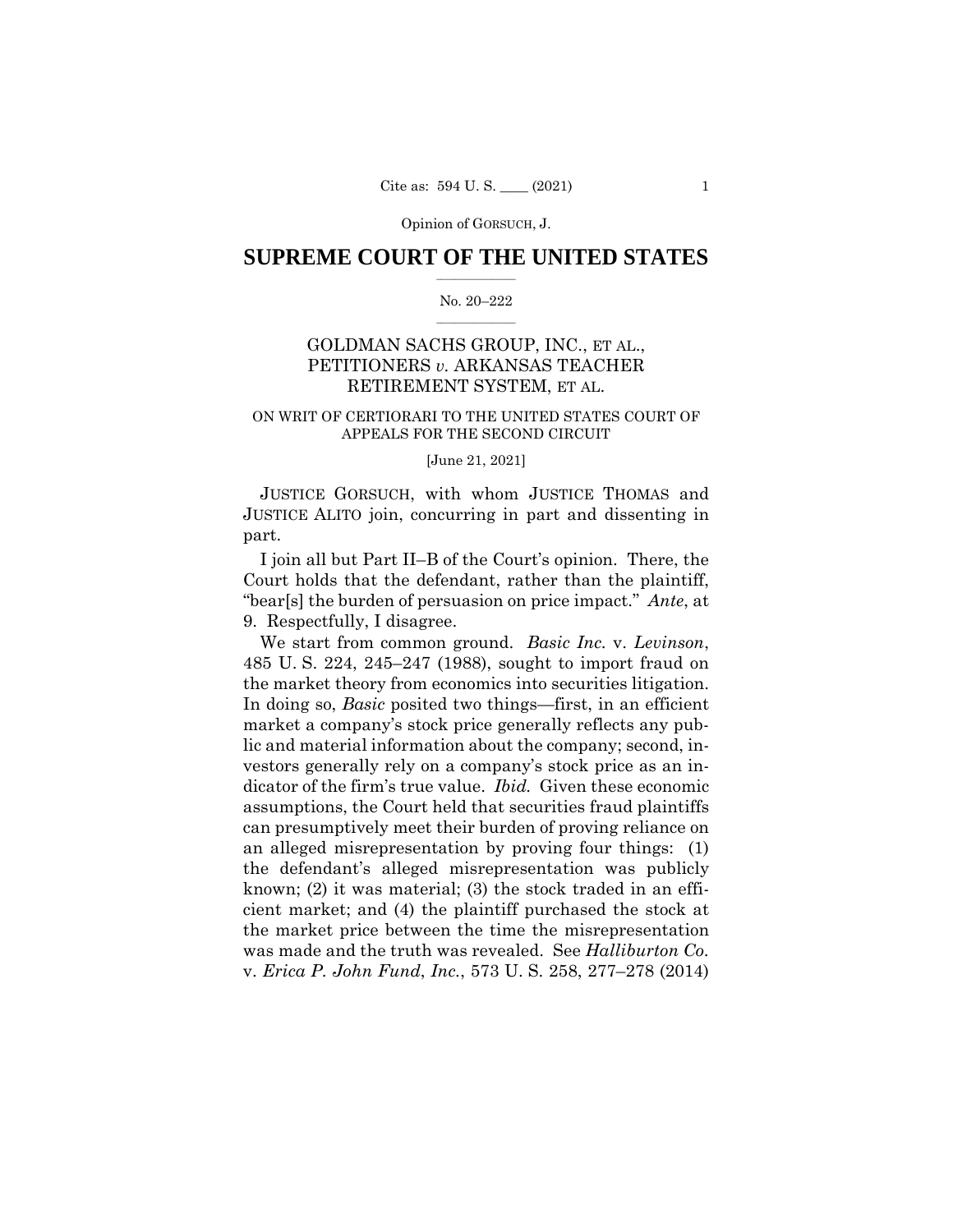## 2 GOLDMAN SACHS GROUP, INC. *v.* ARKANSAS TEACHER RETIREMENT SYSTEM Opinion of GORSUCH, J.

# (*Halliburton II*).

The presumption of reliance not only helps a plaintiff prove one of the essential elements of a securities fraud claim. Certain class actions require that "questions of law or fact common to class members predominate over any questions affecting only individual members." Fed. Rule Civ. Proc. 23(b)(3). So to the extent a court is able to presume reliance by everyone who purchased an affected stock, *Basic* can help avoid individualized questions that otherwise might stand in the way of proceeding with a securities fraud action on a classwide basis. *Erica P. John Fund*, *Inc.*  v. *Halliburton Co.*, 563 U. S. 804, 809–811 (2011) (*Halliburton I*).

At the same time, *Basic*'s presumption of reliance has only ever been just that. Everyone accepts that, if a defendant undermines one of the assumptions on which it rests, the presumption dissipates. So, for example, if the defendant's alleged misrepresentation did not actually affect the market price, there can be no ground for presuming anyone relied on that misrepresentation when purchasing the stock. *Halliburton II*, 573 U. S., at 279. Similarly, if a particular plaintiff did not care about the integrity of the market price when purchasing a stock, there is no basis for presuming that individual's reliance. *Id.*, at 276.

Before us, the only meaningful dispute concerns what burden a defendant bears when it comes to rebutting the *Basic* presumption. Does the defendant carry only a burden of *production*, or does the defendant sometimes carry a burden of *persuasion*? In my view, only a burden of production is involved.

 *Basic*'s. This Court has long recognized that a "'"presump-Start with what we have said about presumptions like tion" properly used refers only to a device for allocating the production burden.'" *Texas Dept. of Community Affairs* v. *Burdine*, 450 U. S. 248, 255, n. 8 (1981). Throughout the law, courts have sometimes created presumptions to help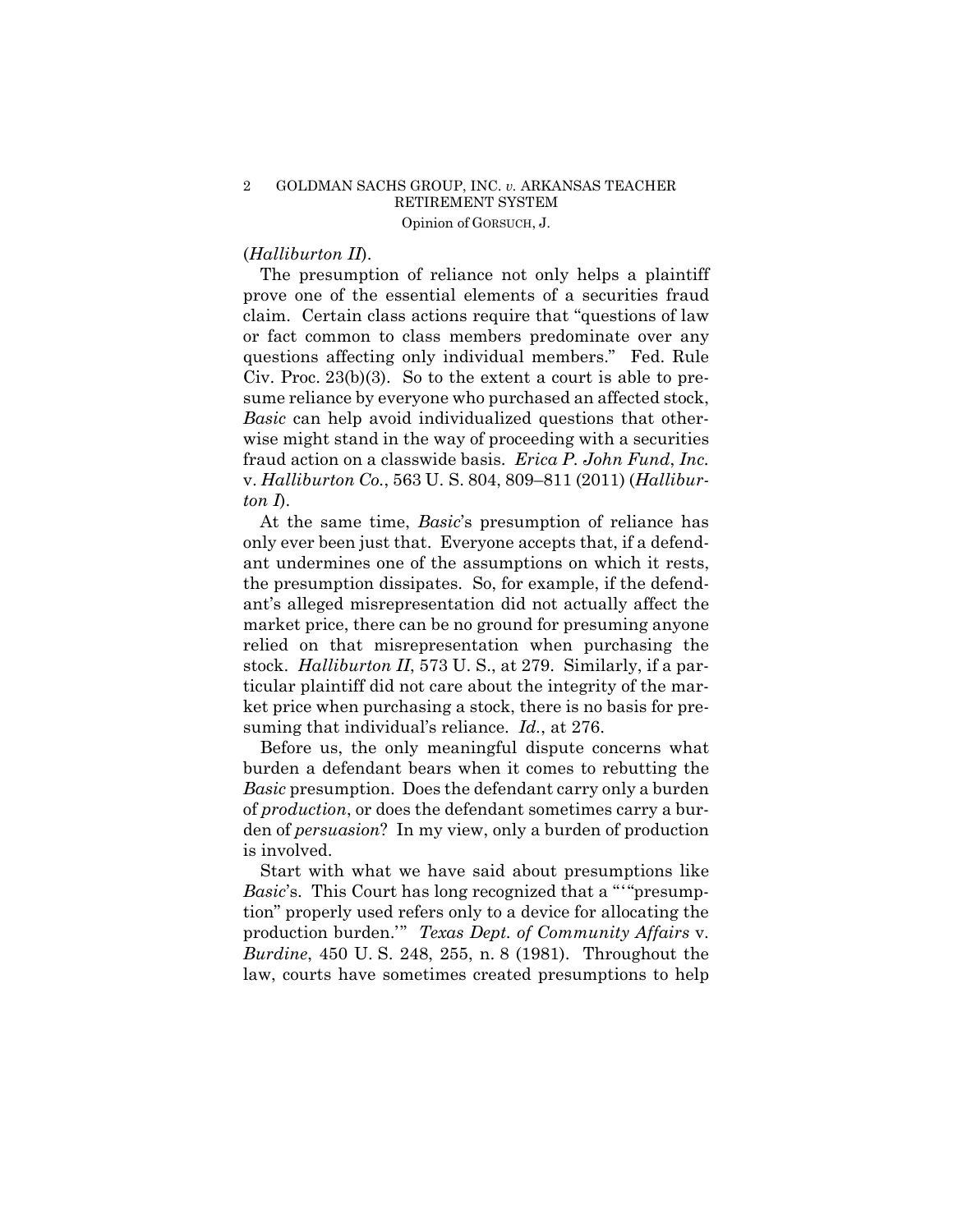#### Opinion of GORSUCH, J.

 dence, the presumption "drops from the case." *Id.*, at 507 then "proceeds to decide the ultimate question." *Id.*, at 511. Throughout this whole back-and-forth process, the burden plaintiffs prove their cases when direct evidence can be hard to come by. See *Basic*, 485 U. S., at 245. These presumptions operate by allowing the plaintiff to prove only certain specified "predicate fact[s]" at the outset. *St. Mary's Honor Center* v. *Hicks*, 509 U. S. 502, 506 (1993). If the plaintiff does so, an inference or "presumption" arises that the plaintiff has met its burden of persuasion, at least "in the absence" of some competing "explanation." *Ibid.* (internal quotation marks omitted). At that point, the defendant bears a burden of production to present evidence that, if "taken as true," would "permit the conclusion" that the presumption in the plaintiff 's favor is mistaken. *Id.*, at 509 (emphasis deleted). If the defendant produces such evi-(internal quotation marks omitted). "[T]he trier of fact" of persuasion never shifts: The "plaintiff at all times bears the ultimate burden of persuasion" to prove all aspects of its cause of action. *Ibid*. (internal quotation marks omitted).

The Court has explained that nearly "all presumptions" operate in this way. *Id.*, at 507. The Federal Rules of Evidence confirm the point too. Rule 301, titled "Presumptions in Civil Cases Generally," provides that "the party against whom a presumption is directed has the burden of producing evidence to rebut the presumption," but "the burden of persuasion . . . remains on the party who had it originally." Again, a burden of production may shift to the defendant, but never the burden of persuasion.

Title VII practice offers a familiar illustration of these principles. There, the plaintiff bears the ultimate burden of proving that his employer intentionally discriminated against him because of his race or some other unlawful factor. See *St. Mary's Honor Center*, 509 U. S., at 511. But because direct evidence of intentional discrimination can be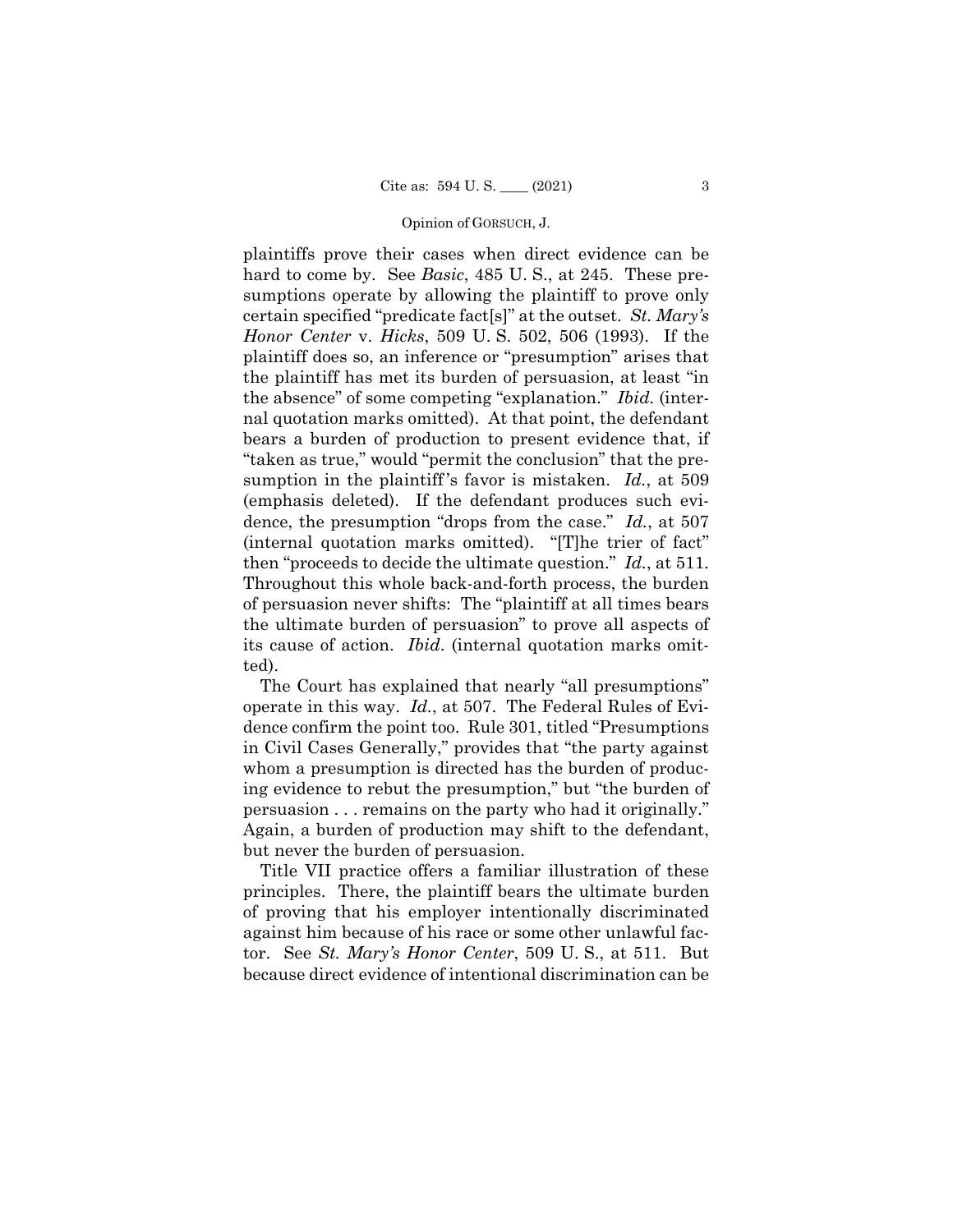## 4 GOLDMAN SACHS GROUP, INC. *v.* ARKANSAS TEACHER RETIREMENT SYSTEM Opinion of GORSUCH, J.

 ant's evidence and any other proof the plaintiff submits. "elusive," the Court has created a presumption. See *id.*, at 506 (internal quotation marks omitted). If a plaintiff proves certain "predicate fact[s]"—for example, that he is black, that he was fired from a job for which he was qualified, and that the job remained open and was ultimately filled by a white person—an inference or presumption of intentional discrimination arises. *Ibid.* At that point, the defendant bears the burden of producing evidence that, if accepted as true, shows it fired the plaintiff for only legitimate business reasons. *Id.*, at 506–507. Should that happen, the presumption of intentional discrimination disappears and the trier of fact must weigh the parties' competing proof. *Id.*, at 510–511. None of that means the plaintiff 's indirect evidence of discrimination *also* disappears. It simply means the trier of fact must consider any inferences arising from that indirect evidence while also considering the defend-See *id.*, at 511. "[A]t all times" throughout the litigation, however, the plaintiff bears the "ultimate burden of persuading the trier of fact that he has been the victim of intentional discrimination." *Id.*, at 507–508 (brackets and internal quotation marks omitted).

Since the Court first started tangling with the fraud on the market theory in *Basic*, it has followed these traditional rules. Consistently, our decisions have "made clear" that *Basic*'s "presumption" of reliance is "just that." *Halliburton I*, 563 U. S., at 811. Much as the Court said it created the Title VII presumption to help prove the "elusive" question of intentional discrimination, *Basic* said it created *its* presumption of reliance to relieve "an unnecessarily unrealistic evidentiary burden" on securities fraud plaintiffs. 485 U. S., at 245. And when creating its presumption *Basic* expressly cited Rule 301. *Ibid.*

 The process *Basic* outlined matches traditional understandings too. The Court explained that a plaintiff 's ability to prove certain "threshold facts"—about market operations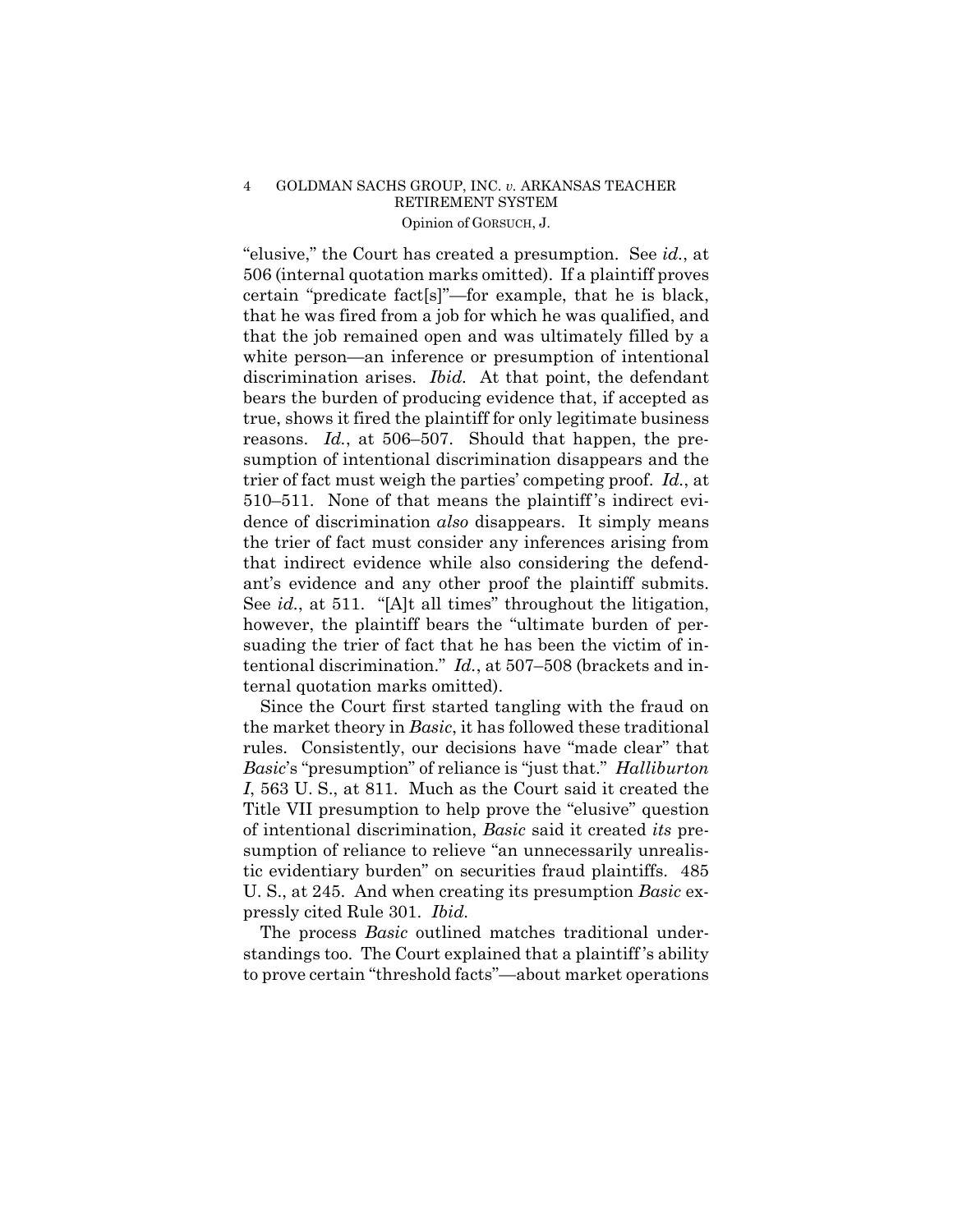#### Opinion of GORSUCH, J.

and the publicity of the misstatement—gives rise to a "presumption" of reliance. See *id.*, at 248, and n. 27. After such a showing, the Court continued, a defendant may then proceed to "rebut the presumption." *Id.*, at 248. Nowhere in any of this did *Basic* suggest the order of operations governing its presumption should differ in any way from those governing others commonly found in the law and subject to Rule 301. Nor is there any doubt which party has the burden of persuasion on the question of reliance in securities fraud cases like ours. From start to finish, the plaintiff has the burden to satisfy that essential element of its claim. *Basic*'s presumption of reliance thus "does not shift" any burden of persuasion—that always "remains" with the plaintiff. Fed. Rule Evid. 301; see also *St. Mary's Honor Center*, 509 U. S., at 506–508.

Consider how all this works in routine securities fraud cases. Once a plaintiff proves the four "predicate facts" *Basic* specified, see *supra*, at 1, a presumption of reliance attaches. At that point, the defendant bears the burden of producing evidence that, if believed, would support a finding that the plaintiff did not actually rely on its alleged misrepresentation. As we have seen, a defendant might do so by producing evidence suggesting that its alleged misrepresentation did not have an impact on market price or that the plaintiff was indifferent to the alleged misrepresentation. Upon such a showing, the presumption of reliance drops from the case and the trier of fact must decide the question of reliance *vel non*, cognizant of the fact the plaintiff bears the burden of proving reliance like any other essential elements of its claim. Again, that does not mean the plaintiff 's indirect proof disappears. A court *may* still infer from the *Basic* predicates that a particular misstatement was incorporated into the stock price and that the plaintiff relied on the integrity of that price. Both sides are free to present additional proof too. It's simply that a court no longer *must* find reliance. See *St. Mary's Honor Center*, 509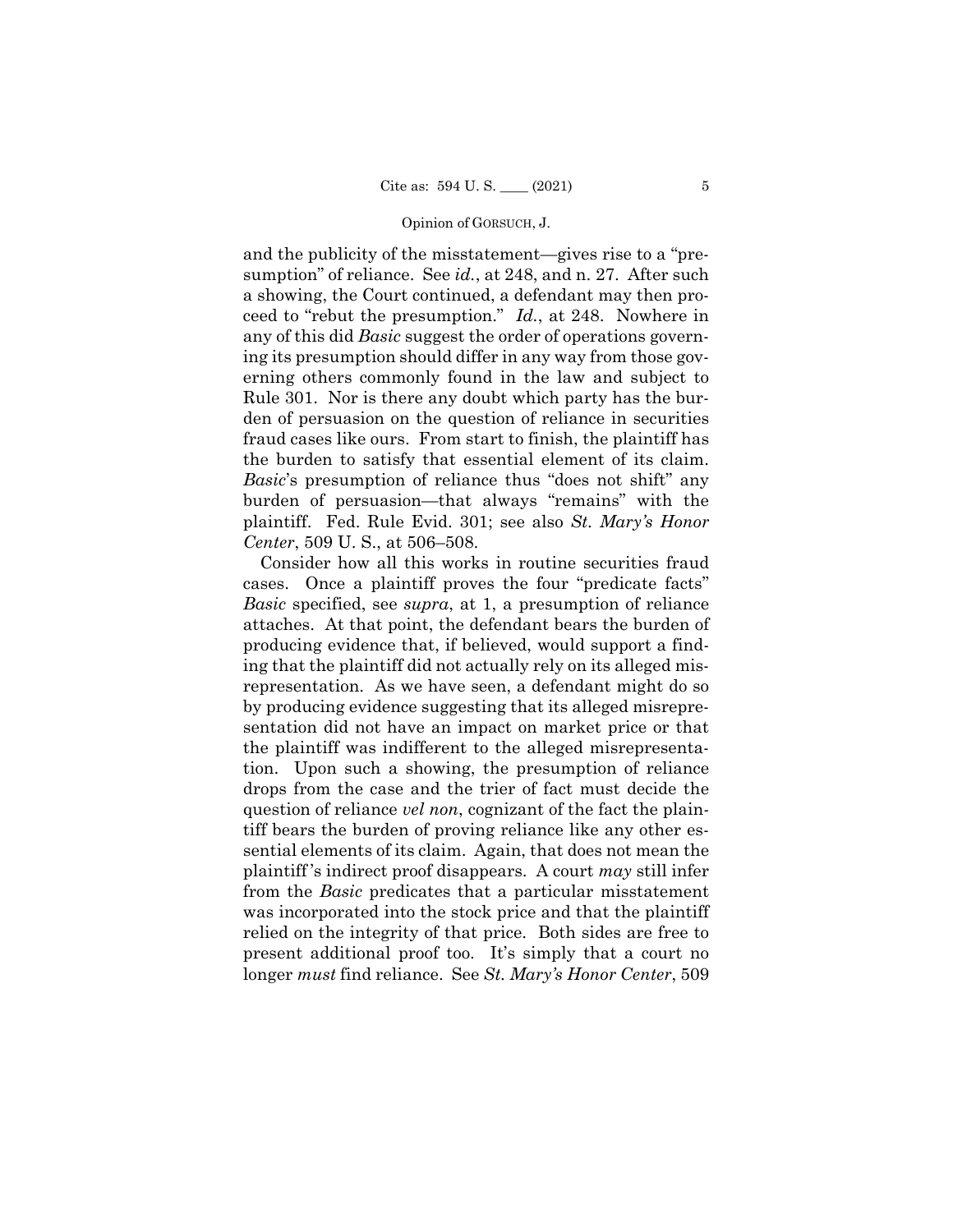## 6 GOLDMAN SACHS GROUP, INC. *v.* ARKANSAS TEACHER RETIREMENT SYSTEM Opinion of GORSUCH, J.

# U. S., at 511.

The Court disputes none of this. It does not even try to defend on the merits its unusual suggestion that the *defendant* carries some burden of persuasion in a *plaintiff 's*  claim for securities fraud. Instead, the Court contends only that precedent ties our hands.

Primarily, the Court points to a single clause in a single sentence in *Basic* observing that a defendant may rebut the presumption of reliance with "[a]ny showing that severs the link between the alleged misrepresentation" and the stock price. See *ante*, at 10 (quoting *Basic*, 485 U. S., at 248) (emphasis deleted). The Court then splices that clause together with another clause in a preceding sentence explaining that, before *Basic*, lower courts had said a defendant rebuts the fraud on the market presumption by showing "that the misrepresentation in fact did not lead to a distortion of price." *Ante*, at 10 (quoting *Basic*, 485 U. S., at 248; emphasis deleted).

But what does this prove? Surely this language confirms an important and by now familiar point: Once a defendant produces evidence that, if believed, shows that fraud on the market theory does not hold in its particular case because its alleged misrepresentation in fact failed to affect the stock price, the presumption of reliance drops away. On the Court's reading today, however, this language doesn't just carry that obvious meaning. We are told it *also* must mean that *Basic* intended to shift the "burden of persuasion" with respect to "price impact" to the defendant—at least "at class certification"—because the "mere production of *some* evidence relevant to price impact would rarely accomplish th[e] feat" of "in fact" " sever[ing] the link between a misrepresentation and the price paid" for the stock. *Ante*, at 10– 11 (internal quotation marks omitted; emphasis deleted).

That much does not follow. Not only has this Court often said it is a mistake to parse terms in a judicial opinion with the kind of punctilious exactitude due statutory language.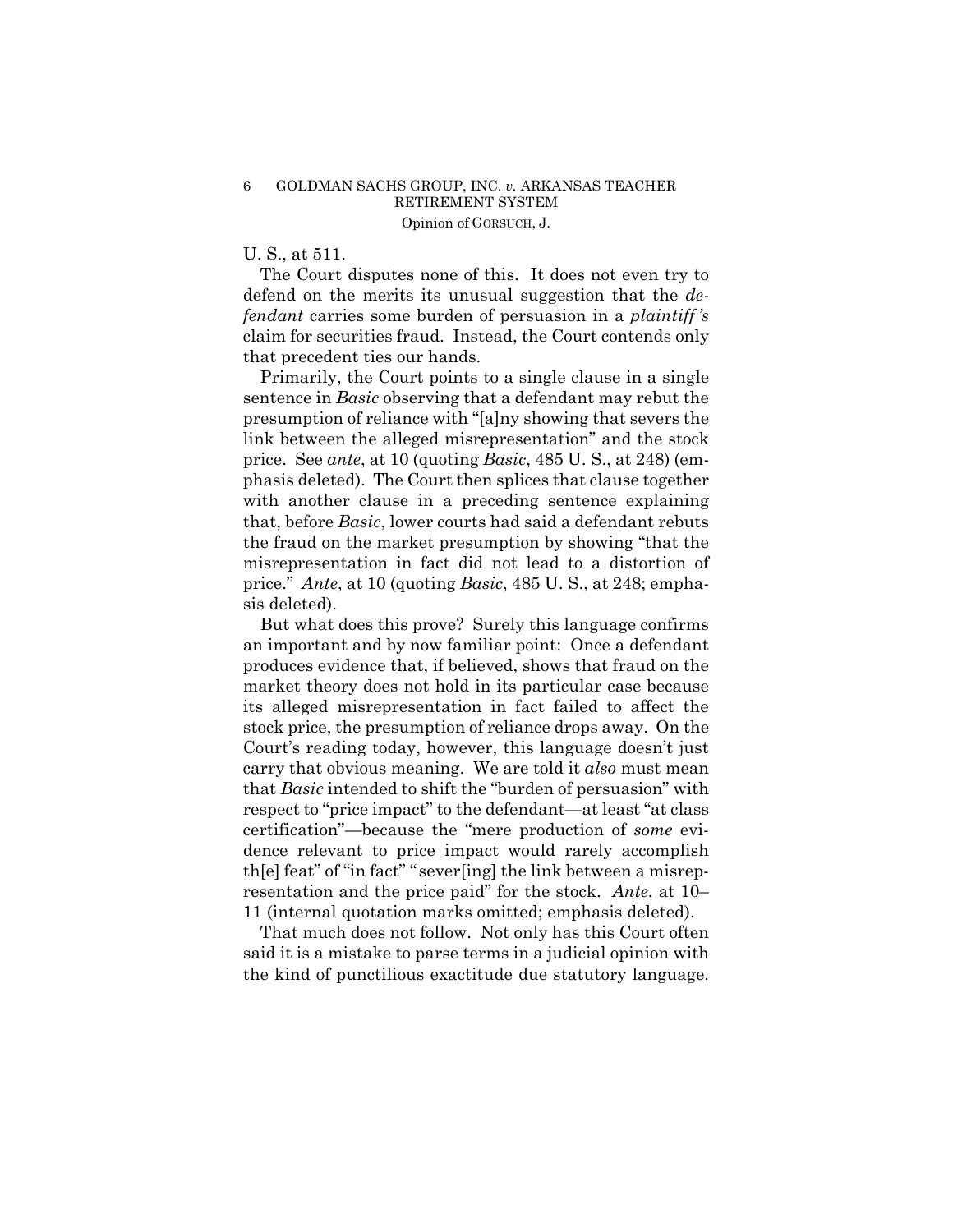#### Opinion of GORSUCH, J.

See *Reiter* v. *Sonotone Corp.*, 442 U. S. 330, 341 (1979). Even read for all they are worth, the handful of words on which the Court rests its entire holding today—a "showing" that "in fact" "sever[s] the link"—cannot begin to carry the weight the Court assigns them. See *ante*, at 10 (emphasis deleted). These terms do not even appear together in *Basic*: The Court has to pluck the phrase "in fact" from one sentence and the phrase "[a] showing that severs the link" from another, and then combine them to create a *new* clause that appears nowhere in the U. S. Reports—a "showing" that "in fact sever[s] the link." *Ante*, at 10 (internal quotation marks omitted). Even then, the Court's newly handcrafted phrase does not so much as *mention* the terms "burden of persuasion" or "price impact."

The hard truth is that in the 30-plus years since *Basic*  this Court has never (before) suggested that plaintiffs are relieved from carrying the burden of persuasion on any aspect of their own causes of action. To the contrary, when discussing the presumption it created, *Basic* expressly referenced Rule 301 and invoked its normal order of operations. And this Court has long explained that presumptions "properly used" refer only to devices "for allocating the production burden," and not the burden of persuasion. *Burdine*, 450 U. S., at 255, n. 8 (internal quotation marks omitted). Are we really to believe that *Basic*—while referencing traditional understandings embodied in Rule 301 and just seven years after *Burdine*—secretly meant to depart from traditional and "proper" understandings about how presumptions work? Thanks to spliced clauses found in two sentences this Court has never before read that way? All while using words that carry another and much more natural meaning? To state the theory is to refute it.

If *Basic* doesn't command today's result, the Court offers a backup theory. Separately, it insists, *Halliburton II* requires us to shift a burden of persuasion to the defendant. Specifically, the Court points to the fact that *Halliburton II*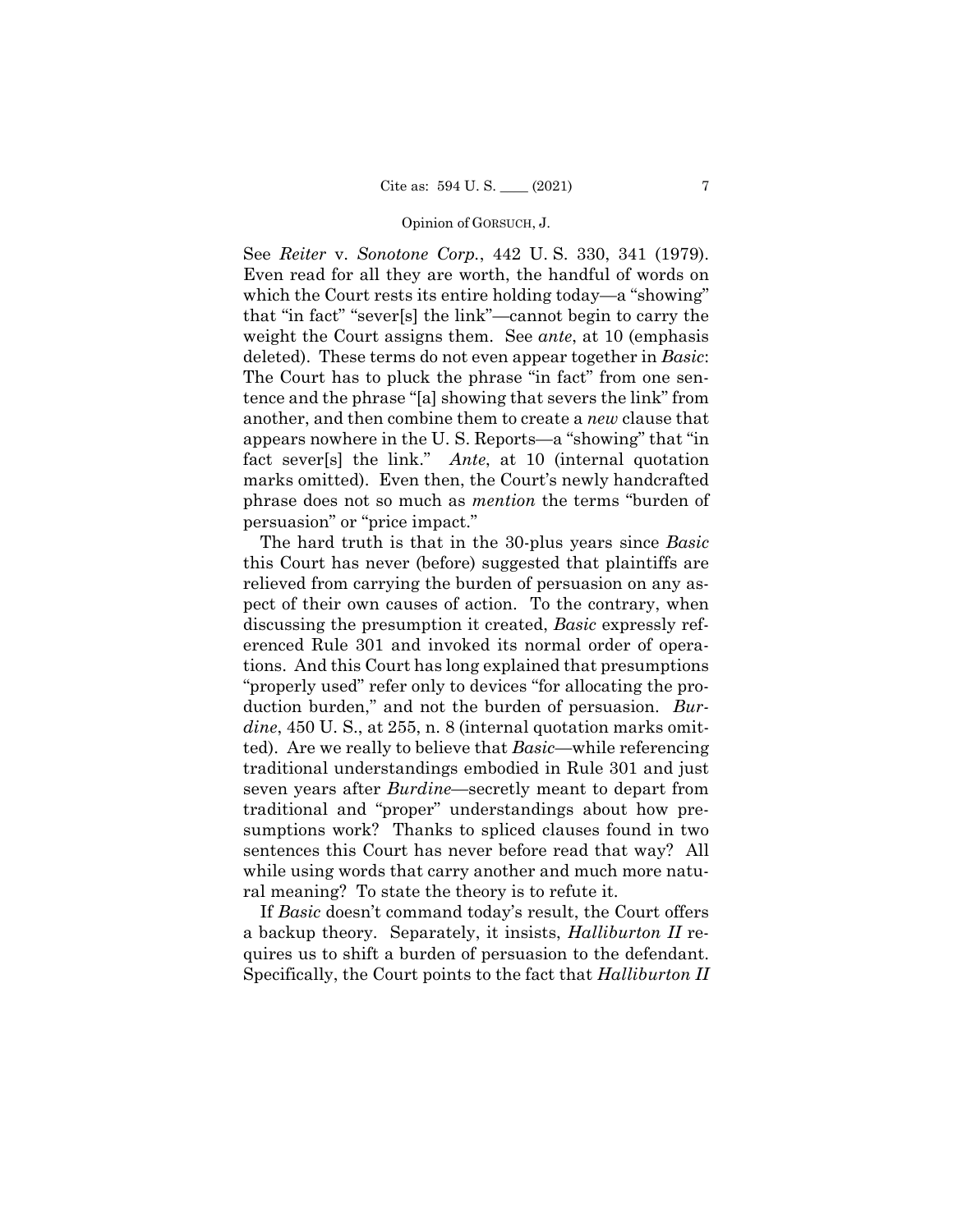## 8 GOLDMAN SACHS GROUP, INC. *v.* ARKANSAS TEACHER RETIREMENT SYSTEM Opinion of GORSUCH, J.

reaffirmed *Basic'*s holding that a plaintiff need not show reliance "directly," but may do so "presumptively" by carrying the burden of proving the four *Basic* factual predicates. 573 U. S., at 278. A decision holding that the defendant merely bore the burden of producing evidence suggesting a lack of price impact at class certification, the Court now submits, "would be nearly indistinguishable from the regime that *Halliburton II* rejected." *Ante*, at 11.

That much does not follow either. Like *Basic*, *Halliburton II* concerned what facts a plaintiff must produce to *generate* a presumption of reliance. This case is about what defendants must do to *rebut* that presumption. Deciding one does not resolve the other. To say these issues are "indistinguishable" is to miss the entire point of a presumption: It allows the plaintiff to state a prima facie case based on inference and requires the defendant to bear the burden of producing evidence in response; once the defendant does so, the presumption has served its purpose and drops from the case. At that point, the factfinder now has the benefit of evidence from both sides and must decide the case with reference to the plaintiff 's burden of persuasion. Nothing in *Halliburton II* suggests a departure from these principles, let alone that some burden of persuasion secretly shifts to the defendant in a plaintiff 's claim for securities fraud. To the contrary, that decision arose in the class certification context and expressly *reaffirmed* that "[t]he *Basic*  presumption does not relieve plaintiffs of the burden of proving" they have satisfied "the predominance requirement of Rule 23(b)(3)." 573 U. S., at 276.

The Court has no answer to any of this. Instead, it replies only by touting the fact that two Court of Appeals decisions have read *Basic* and *Halliburton II* as it does. *Ante*, at 11. But this is a non sequitur. The Court does not suggest that a pair of lower court opinions represents some robust judicial consensus. Nor does the Court suggest those opinions free us from having to interpret the law for ourselves. After